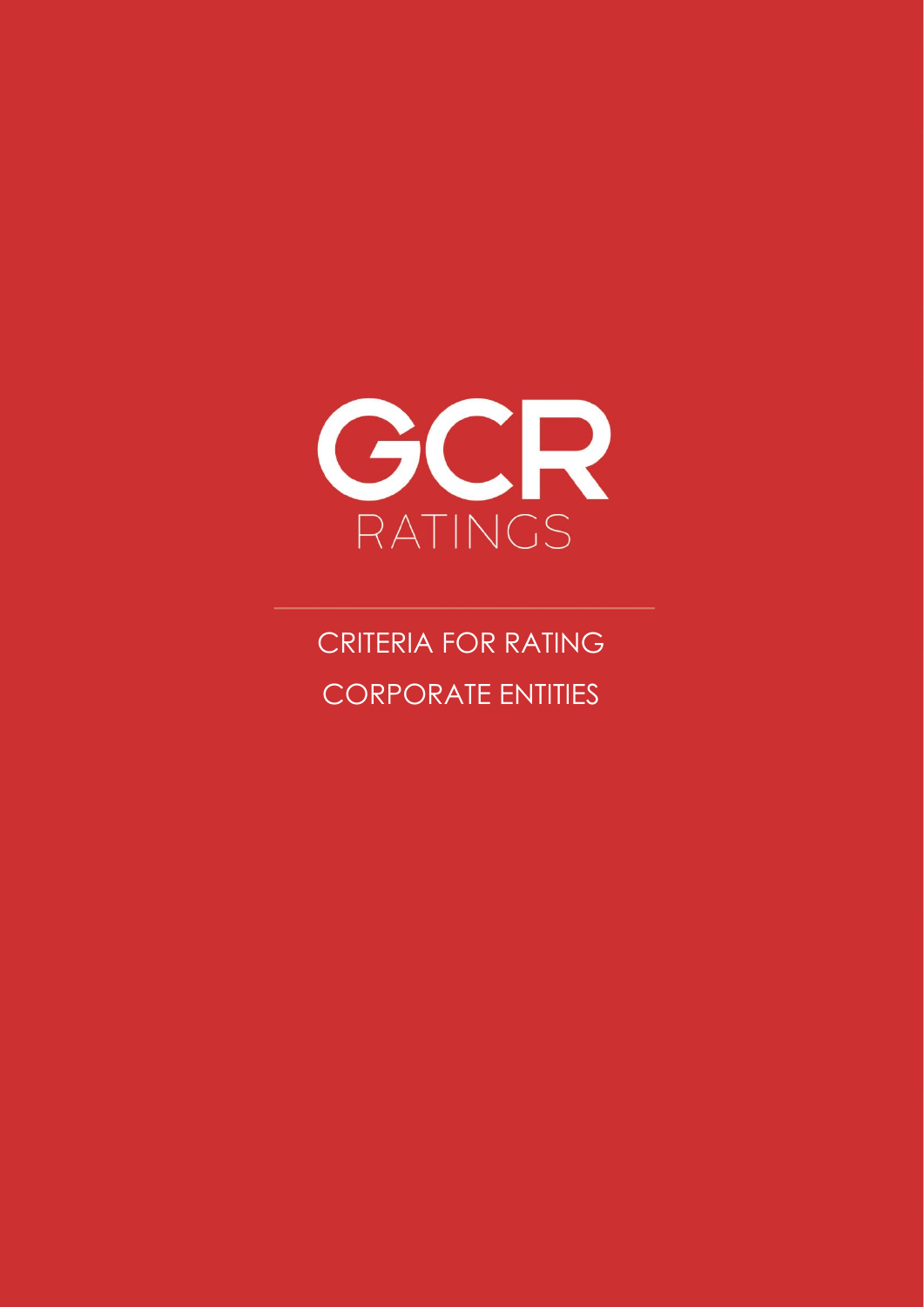# **Table of Contents**

| <b>Scope of the Criteria</b>              | $\mathbf{3}$            |
|-------------------------------------------|-------------------------|
| <b>Summary of the Criteria Changes</b>    | 3                       |
|                                           | 3                       |
| An Overview of the Ratings Framework      |                         |
| <b>Component 1: Operating Environment</b> | $\overline{\mathbf{4}}$ |
|                                           |                         |
|                                           |                         |
|                                           |                         |
|                                           |                         |
|                                           |                         |
| <b>Component 2: Business Profile</b>      | 9                       |
|                                           |                         |
|                                           |                         |
|                                           |                         |
|                                           |                         |
|                                           |                         |
|                                           |                         |
|                                           |                         |
| <b>Component 3: Financial Profile</b>     | $12 \,$                 |
|                                           |                         |
|                                           |                         |
|                                           |                         |
|                                           |                         |
|                                           |                         |
| <b>Component 4: Comparative profile</b>   | 21                      |
|                                           |                         |
|                                           |                         |
|                                           |                         |
|                                           |                         |
| <b>Final Rating Adjustment Factors</b>    | 21                      |
|                                           |                         |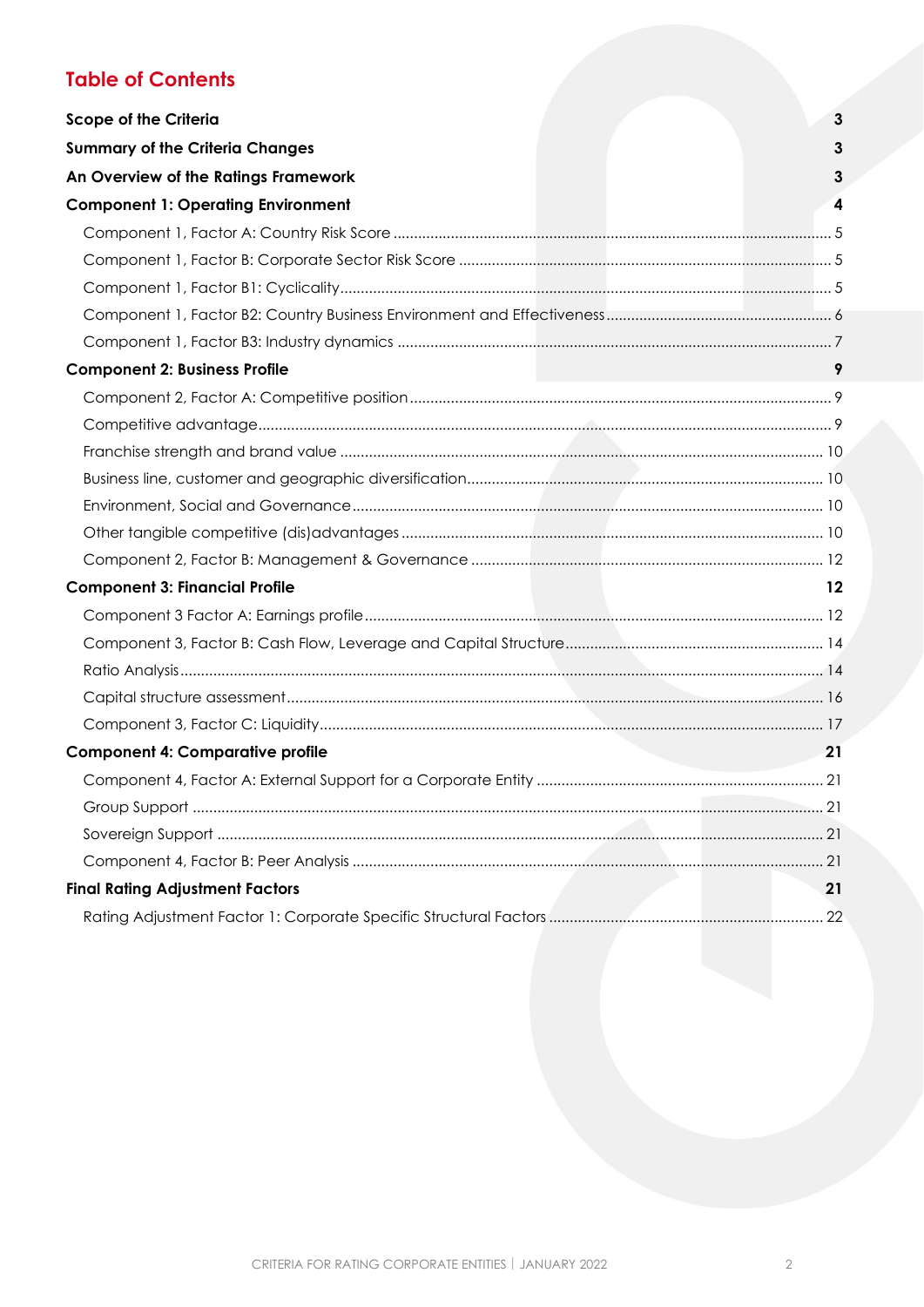### <span id="page-2-0"></span>**Scope of the Criteria**

- 1. The criteria titled '*Criteria for Rating Corporate Entities'* ('Corporate Criteria'), applies to a wide array of non-financial corporate issuer credit ratings. The criteria is written to encompass the vast differences in capital structure, as well as diverse drivers of income and expenditure that are evident within corporate entities. For instance, both mature, heavy industry companies with substantial fixed asset bases and rapidly growing ICT companies which rely on intangible intellectual property are catered for under the methodology.
- 2. Real Estate Investment Trusts ('REITs') and most other property companies are out of scope of this criteria although some of the principles outlined will be drawn on when rating REITs. However, property development companies, that predominantly develop for sale, may be included. This criteria will be used to assess utility companies and other government owned entities, albeit with the overlay of a more comprehensive government support assessment (See the related [FAQ\)](https://gcrratings.com/criteria/). Investment holding companies and conglomerates are also out of scope, but the criteria maybe used to analyse group members.

### <span id="page-2-1"></span>**Summary of the Criteria Changes**

- 3. The GCR rating framework evaluates the susceptibility to default on senior unsecured obligations (primarily borrowings). This criterion is aligned to the broader GCR ratings framework (see below). Each corporate factor is scored to accumulate to a final risk score, which is then translated into GCR international and GCR national ratings.
- 4. GCR has framed the ratings of an institution more thoroughly in its operating environment, by rooting the analysis in the country risk and sectoral factors facing it. While the previous criteria presented sector risk as a combination of three distinct factors, the current criteria encompasses a more holistic approach to the sector risk scoring [\(Component 1, factor 2\)](#page-4-1), taking cognizance of the relativity between different sectors in different geographies.
- 5. Economic, Social and Governance ("ESG") factors have been incorporated to a greater extent throughout the Criteria, highlighting how such considerations, both positive and negative, could impact the various component and factor scores used in determining the credit rating.
- 6. Some additions have been made to the analysis of debt, particularly more clarity in respect to how GCR views lease liabilities under the IFRS16 standard in financial reporting. Nevertheless, GCR retains its ratiobased analysis for the operating environment, leverage, and cash flow assessments. Like previous versions of the criteria, quantitative assessments are largely interpreted using qualitative factors.

### <span id="page-2-2"></span>**An Overview of the Ratings Framework**

7. In order to improve the comparability and transparency of the ratings, GCR has adopted a framework (see below) with publicly available scoring for the major rating components. The goal is to provide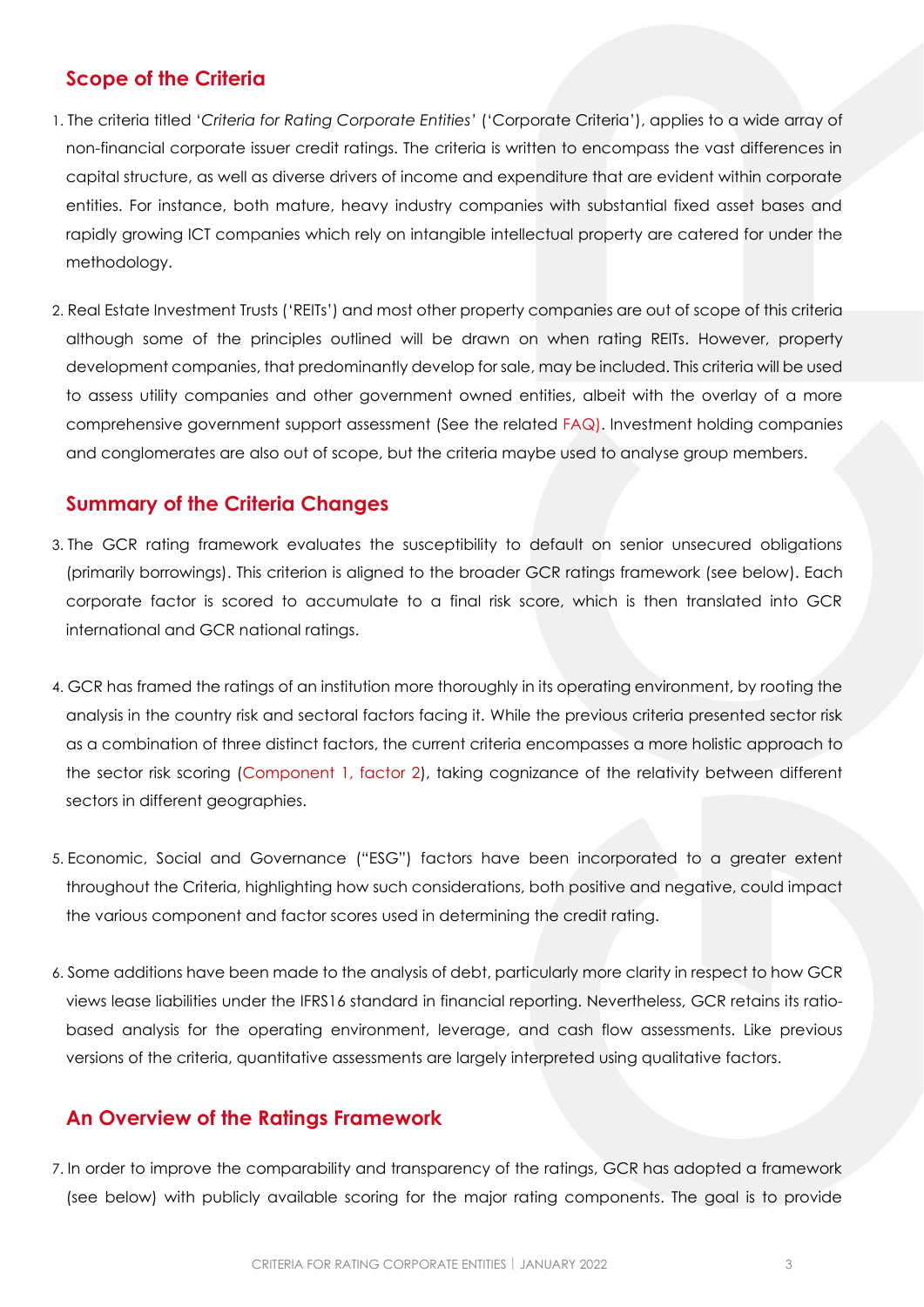stakeholders (issuer, investor, regulator, counterparty etc.) with a view of each of the major rating drivers and ultimately what factors may change the ratings in the future.

8. GCR's criteria adopts four major rating factors (operating environment, business profile, financial profile, and comparative profile), which are all broken down into two or three major components, with a positive or negative score assigned to each. The accumulation of the scores determines the GCR Risk Score, which is translated to the national scale and/or international scale issuer credit ratings, using the GCR Anchor Credit Evaluator (ACE) mapping table.



### <span id="page-3-0"></span>**Component 1: Operating Environment**

9. The core of the rating framework is based on GCR's opinion that an entity's operating environment frames its creditworthiness. As a result, the operating environment analysis contributes the largest component of the underlying risk score for the GCR rating methodology. Essentially, GCR combines elements of country risk and sectoral analysis, sometimes weighted across countries, to anchor the corporate entity to its current operating conditions.

# **Operating Environment**

**(0 TO 28: 28 BEST)**

-----------

### **Factor A: Country Risk (0 to 15)**

- GDP Per Capita • World Bank Governance
- Indicators • World Economic Forum
- **Factor B: Sector Risk (0 to 13)**
	- **Cyclicality**
- Country Business environment
- Industry Dynamics

10. Whilst the direct link to sovereign strengths and macro trends may not be as obvious for corporate entities as it is for financial institutions (for example), GCR is of the view that the wealth of households and the political/business environment are *essential* considerations to consider their creditworthiness. This is because studies demonstrate that the performance of most companies within a country is highly correlated with that country's GDP performance and other financial indicators. Furthermore, corporate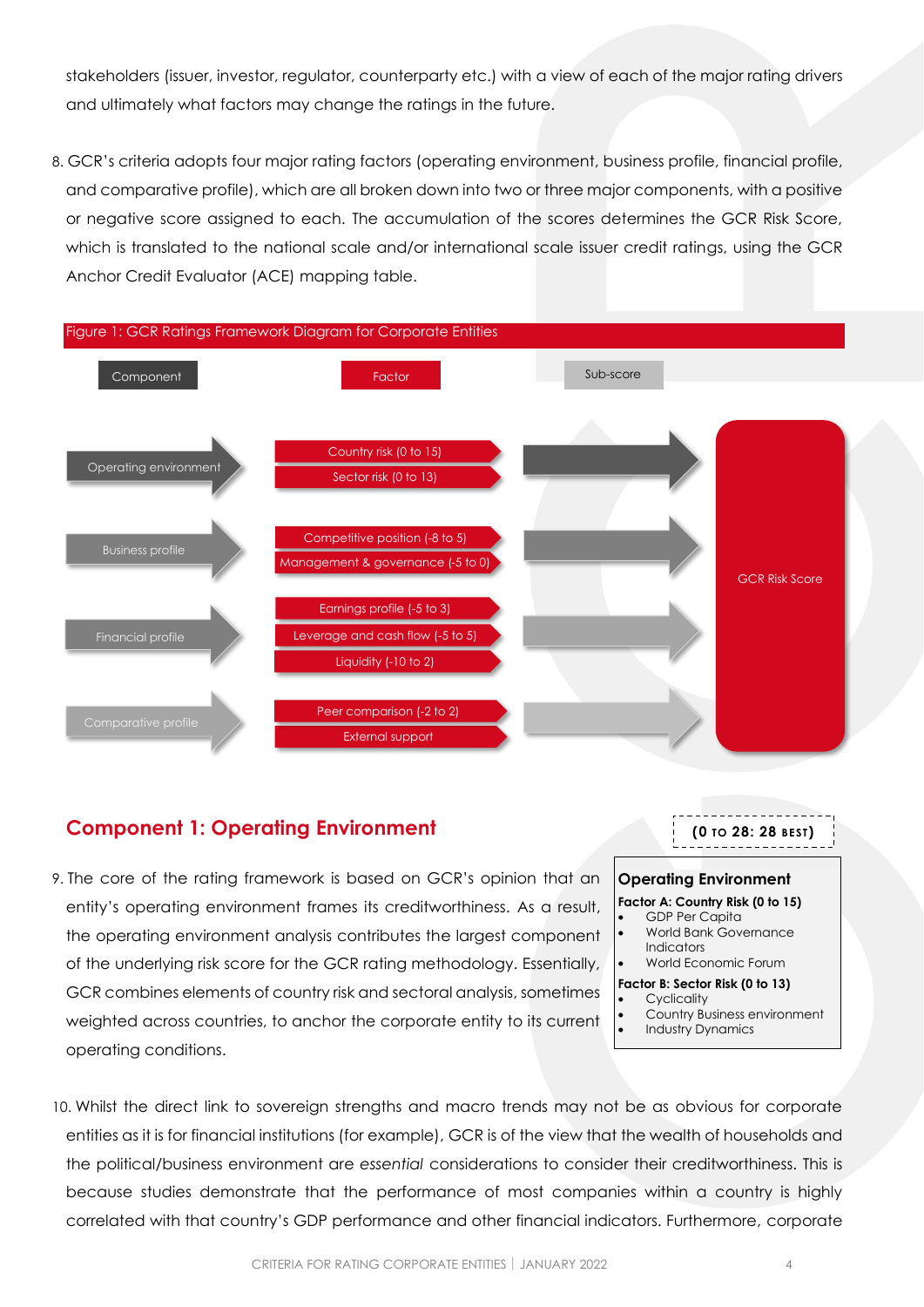entities will still be exposed to factors such as the domestic credit environment, regulatory pressures, and the funding dynamics within a given geography.

### <span id="page-4-0"></span>Component 1, Factor A: Country Risk Score

11. GCR's country risk scores are determined by a country risk panel in line with the *'Country Risk Score'* methodology as highlighted in the '*Country Risk Criteria'* and are published on the GCR website*.* A corporate that is domiciled and operates in a single country will receive that country's risk score*.* However, where a corporate is exposed to a number of countries, either through direct investments or through sales, the score will reflect the weighted average of the country risk scores to which it is exposed. The GCR rating committee will determine the most appropriate metric by which to weight country risk, with common metrics being revenue, EBITDA, or the asset base. Typically, another country must contribute materially towards the weighted average operating income or asset base to be included in the blended country risk score. In some cases, GCR may dislocate the operational risks, from demand side risks, to determine a blended risk score. This is typically the case where products are sold into the global market, or pricing is determined by commodity markets, such as for mining and oil and gas companies. See the global Country Risk Criteria published [here.](http://gcrratings.com/criteria)

### Component 1, Factor B: Corporate Sector Risk Score

<span id="page-4-1"></span>12. It is GCR's opinion that the overall conditions of any particular industry will be one of the key drivers of creditworthiness for each rated entity. However, each sector or industry may have vastly different exposures and correlations to particular economic trends. Some of these trends may be inherent to the particular industry, while others are factors of the economic environment within any given jurisdiction. Finally, the performance of a particular industry in a particular jurisdiction may be subject to distinctive exogenous factors.

13. In an attempt to properly identify the impact of these factors, GCR considers the Corporate Sector Score in terms of 1) industry cyclicality 2) effectiveness of the business environment within a jurisdiction and 3) industry dynamics. The first two factors provide a ranking of risk that is applicable across all industries or countries. All things equal, within the same country a higher overall score will be given to companies in less cyclical industries. Similarly, within the same sector, higher scoring could be applicable to more stable countries (as explained below in greater detail). The scoring is between 0 (weakest) and +13 (strongest). An overall negative score is not applicable because companies would not operate in countries or sectors that are wholly punitive. When a rated entity operates across industries or geographies, GCR may choose to blend the scoring based on an appropriate weighting scale.

#### <span id="page-4-2"></span>**Component 1, Factor B1: Cyclicality**

14. The cyclicality of an industry refers to the sensitivity of the industry's performance (or lack thereof) to broad economic factors (although cyclicality may also be a factor of sector specific trends). It is considered to be an inherent operating condition and will generally not change, or will only change gradually, over the long term. The cyclicality of an industry is also considered to be relatively consistent

# **(0 TO 15: 15 BEST)**

**(0 TO 13: 13 BEST)**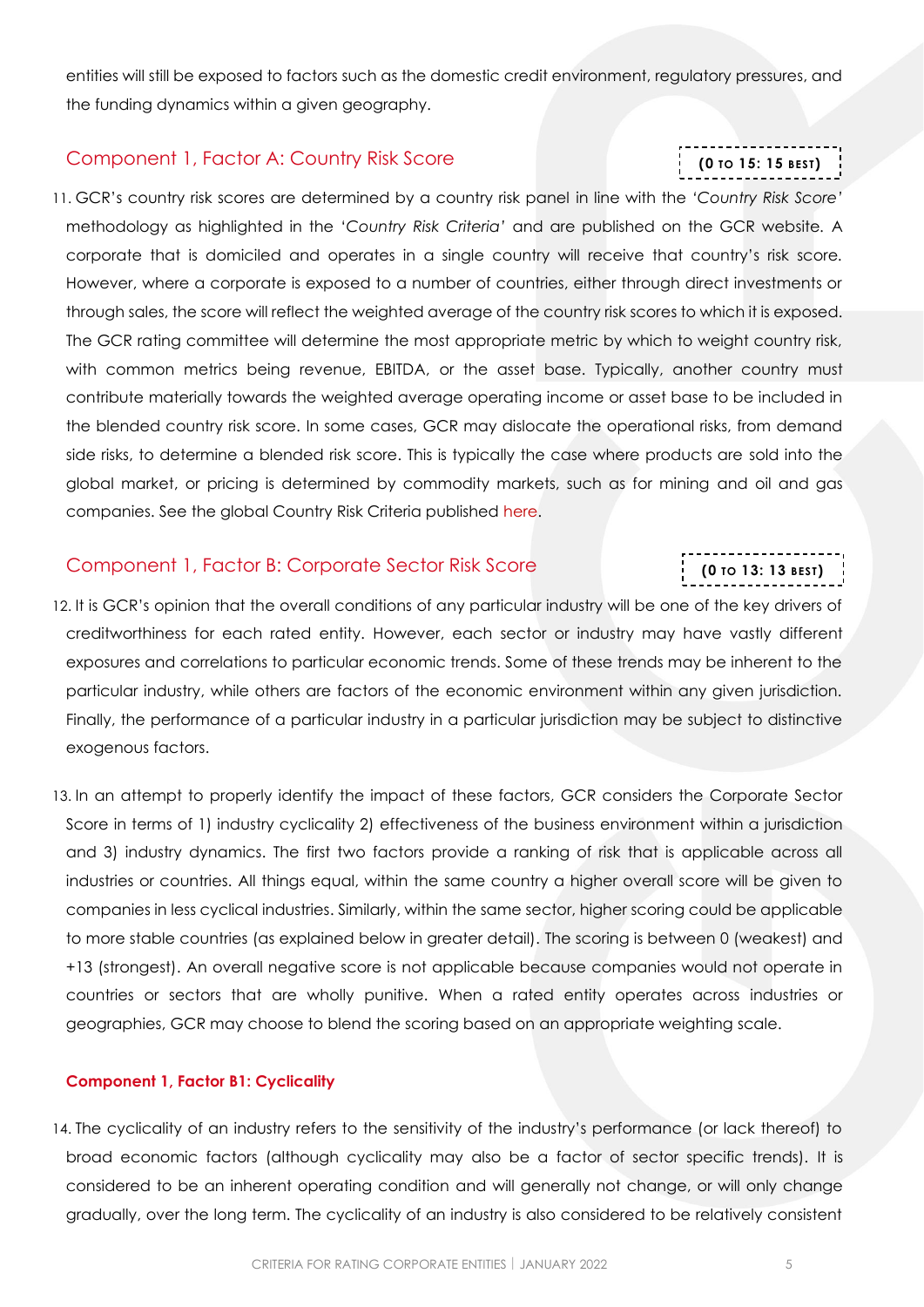across the world, irrespective of whether the economy is developed or developing, and thus the same cyclicality assessment will be used for a common industry in different jurisdictions.

15. Corporate entities are said to be highly cyclical when financial performance fluctuates significantly because of changes in the economic environment. The greater the positive performance in periods of economic expansion, or declines in periods of economic downturn and contraction, the more cyclical an industry is said to be (an industry can also be countercyclical, showing strength in periods of economic weakness). Conversely, industries are considered to be non-cyclical when financial performance is not impacted to a noticeable extent by changes in the economic environment. In general, primary industries and those dependent on commodity price markets, or where demand is highly discretionary tend to be more cyclical, while industries providing essential goods and services are the least cyclical.

| Table 1: Cyclicality              |                                                                                                                                               |
|-----------------------------------|-----------------------------------------------------------------------------------------------------------------------------------------------|
| Score description                 | Examples of industries that fend to fall into this category                                                                                   |
| Highly cyclical                   | Mining, Agricultural production, Construction, Steel, Property development;<br>primary manufacturing, Industrial services, oil & gas upstream |
| Average/Above average cyclicality | manufacturing,<br>Automotive<br>Discretionary<br>Secondary<br>sales:<br>goods<br>manufacturing, Discretionary retail; Hospitality; Logistics  |
| Average/Below average cyclicality | FMCG manufacturing; FMCG retail; Property investment company's and REITS;<br>Transport; ICT equipment; security; oil & gas downstream         |
| Low cyclicality                   | Education, Healthcare, Electricity, Water, Telecoms                                                                                           |

16. GCR considers industries that evidence greater cyclicality to be riskier, this is because financial performance will tend to fluctuate to a greater extent between the peak and trough of the cycle. As a first step to determining a sector risk score, GCR will categorize industries into one of four cyclicality buckets (table 1). More cyclical industries are associated with lower scoring whereas less cyclical (and thus most stable) industries will imply a higher score.

#### <span id="page-5-0"></span>**Component 1, Factor B2: Country Business Environment and Effectiveness**

- 17. Whilst similar industries will tend to exhibit similar cyclicality trends across the globe, GCR recognises that the risk related to an industry is highly dependent on the jurisdiction wherein the corporate is headquartered or conducts its operations. Countries or jurisdictions characterised by a stable operating environment, with strong capital markets and a transparent legislative/regulatory environment tend to be supportive of efficient business processes and growth. Thus, corporates domiciled in such countries are typically more creditworthy than those operating in jurisdictions with large bureaucracies, weak financial markets, and unpredictable legal systems, all else being equal. By way of example, a mining company in a well-developed stable economy will reflect lower risk factors than a similar company in an underdeveloped market with an unstable political environment.
- 18. To rank the effectiveness of a particular country's business environment, GCR considers a host of factors related to the jurisdiction including, *inter alia*; the financial system, the legal environment, quality of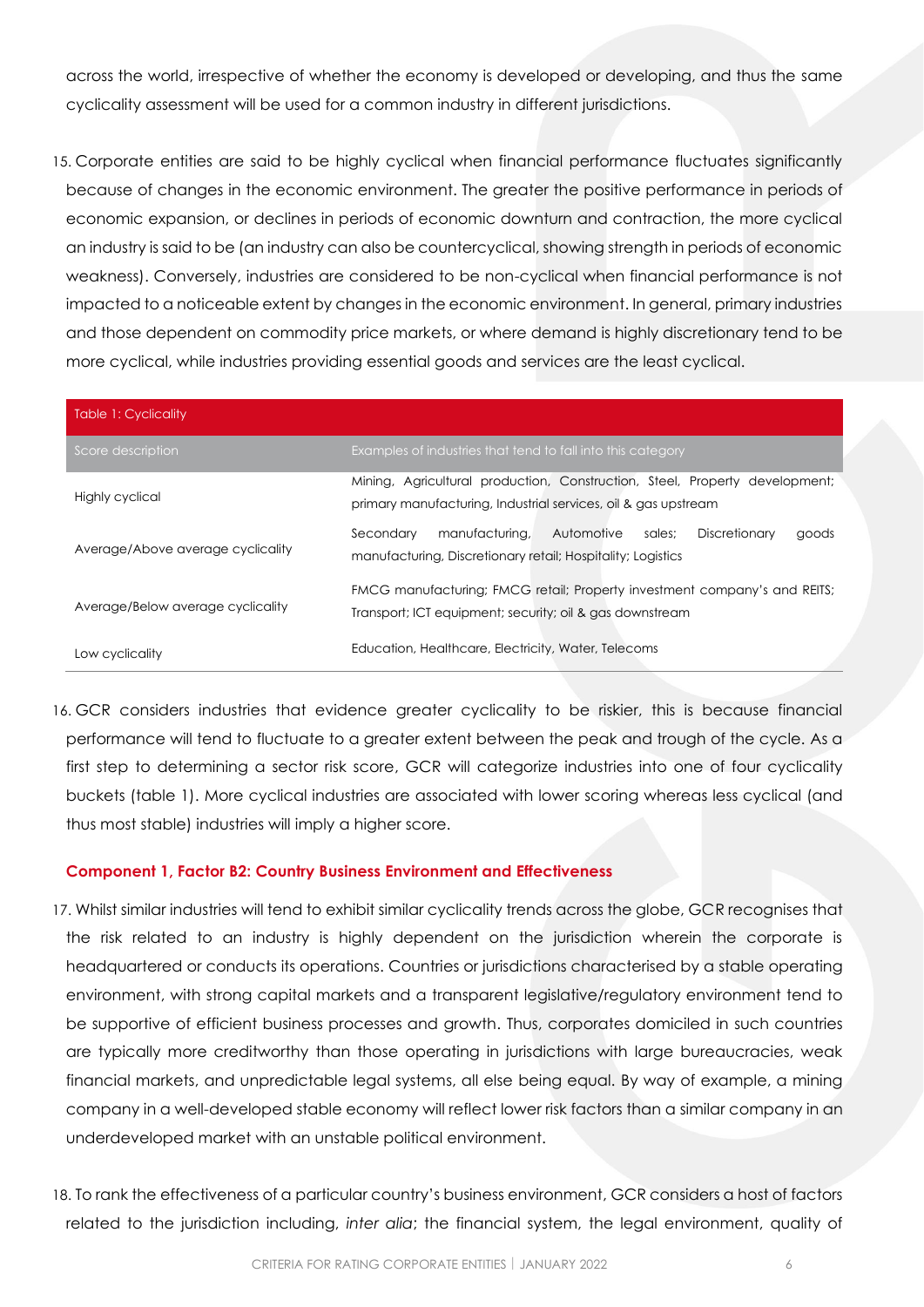infrastructure, ICT adoption, macro-economic stability, and the labor market. On a practical level this would include common tasks such as registering a business, dealing with construction permits, getting electricity, connecting to high-speed internet, registering property, access to credit, negotiating wages, protecting minority investors, paying taxes and claiming rebates, trading across borders, enforcing contracts and resolving insolvency.

19. Positive scoring will be dependent on a country receiving relatively high rankings for the various factors in GCR's analysis, while countries with poor rankings will be penalised. Scoring considerations may be modified by an assessment of progress/deterioration relative to previous years.

#### <span id="page-6-0"></span>**Component 1, Factor B3: Industry dynamics**

- 20. The industry dynamics sub-factor narrows the focus of the credit rating from the broad industry and country factors discussed above to the specific factors impacting each individual industry within each different jurisdiction. It is critical to understand the dynamics of the specific jurisdiction wherein the entity is domiciled/operates as such factors will tend to vary. These dynamics can fluctuate over a fairly short space of time and need to be monitored on an ongoing basis.
- 21. The dynamics sub-factor is designed to focus on the presence (or absence) of factors that have the potential to support broad industry performance. In GCR's opinion industry dynamics can be condensed into two categories of considerations, as below.
- 22. Industry specific characteristics relate to factors such as barriers to entry, technology and disruption, and the profitability of the industry. In general, GCR considers an industry to be more stable and thus have a higher risk score where barriers to entry are high, the susceptibility to disruption is fairly low and strong profitability is maintained by all major participants on an ongoing basis. While some of these factors may be applicable to an industry across multiple jurisdictions, in GCR's experience there can also be large differences in impact. Thus, whereas an industry could be experiencing significant technological disruption in a specific developed market, this may not be the case across the globe. To the extent that this trend will likely catch up with entities in the other markets over time, this will be reflected in changes to the industry dynamics score. Similarly, profit margins and overall profitability can vary greatly between different jurisdictions. Taking cognisance that different industries inherently report different earnings' margins, GCR will consider the margin trend as an indicator of shifts in the industry operating environment.
- 23. External factors include regulations, legislation, politics, and environmental impact. An industry's ability to adapt to both a changing legislative environment and to shifting social norms is an important factor in the risk assessment. By their nature, these factors are specific to a jurisdiction and can greatly influence the operating environment. Moreover, each factor can have a beneficial or detrimental impact on an industry. Thus, corporate entities may benefit from significant regulations where such regulations create barriers to entry or demand a higher quality product. Conversely, complying with the same regulations can create significant red tape that hampers the entity's operational flexibility. Domestic politics may also have a significant impact on an industry's outlook, whether it be through policy certainty, legislation, social activism, or labor groups.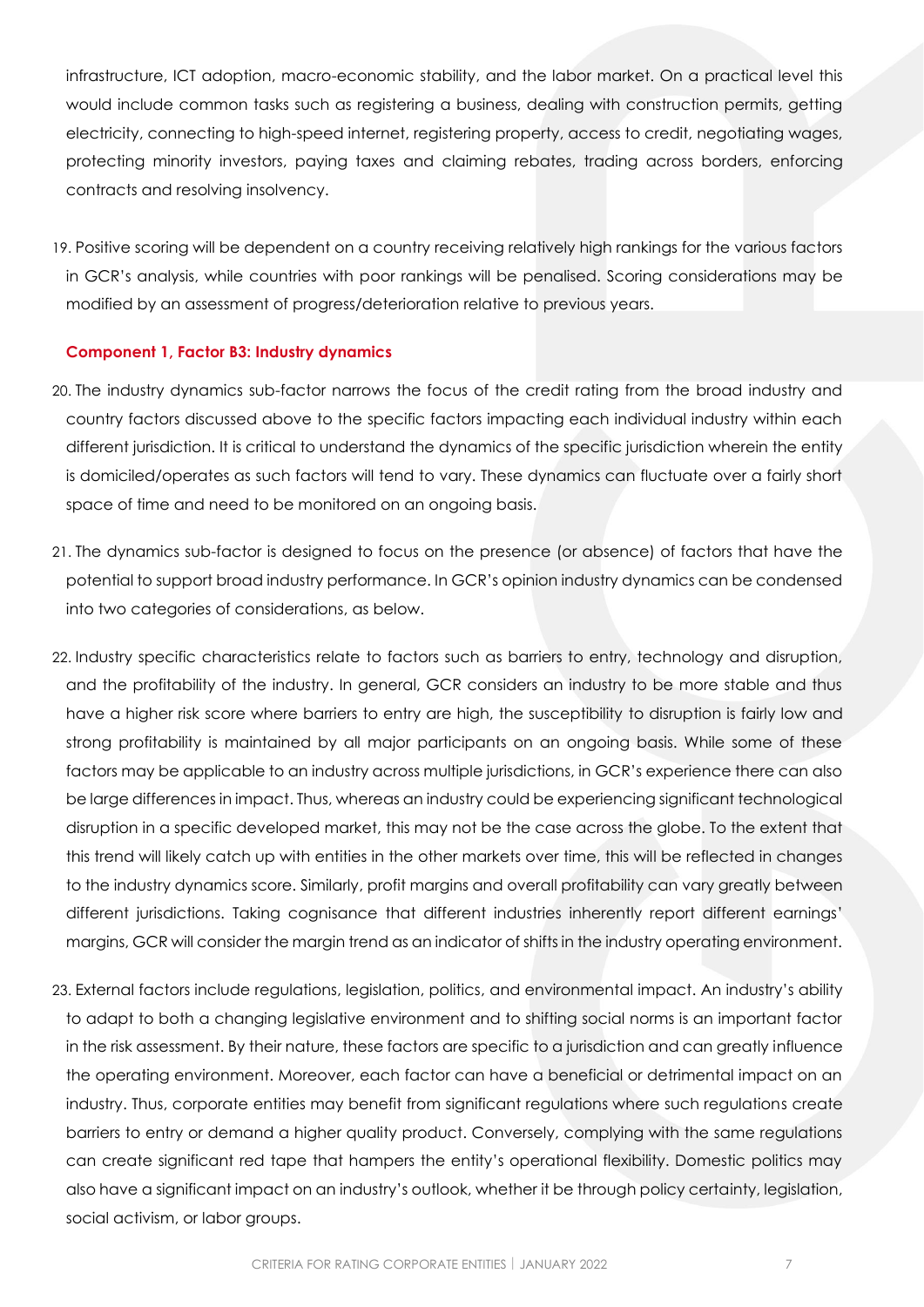- 24. Environmental, social and governance concerns can also have a substantial impact on the sector risk score. Those industries exposed to a volatile or uncertain political environment may struggle to find investment or be exposed to higher exogenous risk. Similarly, environmental and sustainability concerns can also have a substantial impact on the sector risk score of a corporate sector. Industries that have high carbon footprints, or are considered to be polluters, are increasingly being excluded from capital markets, as well as facing declining demand, both of which negatively impact their creditworthiness. As a consequence, GCR may penalise the sector's risk score.
- 25. *Example: to demonstrate the above country and sector risk assessment, let us consider two hypothetical companies and how their respective scores would be derived. The country and sector risk scores used in the following example are for illustrative purposes only and may differ from the country risk and sector scores actually accorded by GCR.*
- 26. *Company A is a construction company domiciled in South Africa, where it conducts the bulk of its operations. For the purposes of this example, the South African country risk score is assumed to be (+7). As GCR considers the construction industry to be highly cyclical, this would imply a score at the lower end. The effectiveness of South Africa's business environment is considered to be ranked somewhere in the middle between developed countries and the developing world; this suggests a neutral position. Current sectoral conditions are estimated through the industry dynamics assessment, which for South African construction can be considered to be poor due to a dearth of new work. Accordingly, the dynamics score would likely be low. High cyclicality together with weak dynamics thus imply a low sector risk score of (+2). The South African construction industry would then have a combined country and sectoral risk score of (+9), being the starting point for determining the risk score for each individual construction company.*
- 27. *Company B is a UK domiciled education group, whose operations are split between the UK and Rwanda. Since the operations of the company are evenly split, the country risk score will be a combination of the score for the UK (+14) and for Rwanda (+4) equating to a country risk score of (+9). GCR considers the education industry to evidence low cyclicality and therefore a high score will be implied across both the UK and Rwanda. However, the much more supportive business environment will imply a higher score for the UK education sector compared to Rwanda, although given Rwanda's efforts to attract investment, this factor could still be a positive consideration. Nevertheless, the dynamics may not reflect the implied higher score for education in the UK. In the UK the education industry is under pressure due to government regulations and rising input costs, whilst a relatively strong public education system increases competition to private sector players. In Rwanda, however, the industry could be seen as a necessity against weak public education offering, which would support strong demand. This would result in a higher dynamics score in Rwanda, to somewhat offset the lower business environment consideration. Accordingly, the sector risk score for education in the UK would be an (+8) and for Rwanda it would be a (+6). Averaging the various component risk scores, Company B would have a sector risk score of +(7) and a total operating environment score of (+16).*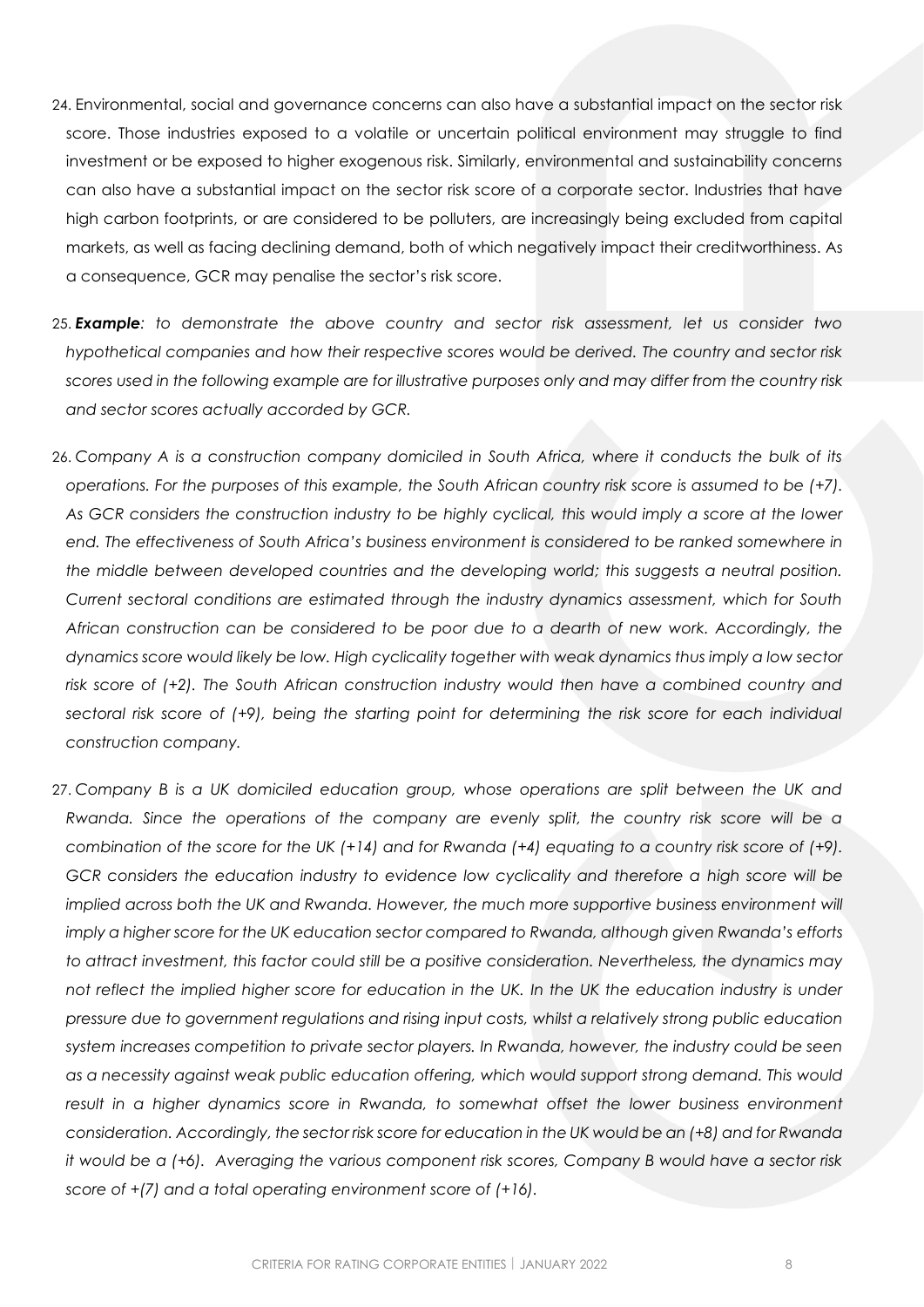| Table 2: Sector risk example         |           |                             |  |  |  |  |  |
|--------------------------------------|-----------|-----------------------------|--|--|--|--|--|
| Component/Factor score               | Company A | Company B                   |  |  |  |  |  |
| Country risk                         | +7        | +9 (avg. UK: 14; Rwanda: 4) |  |  |  |  |  |
| Sector risk                          | $+2$      | +7 (avg. UK: 8; Rwanda: 6)  |  |  |  |  |  |
| <b>Total - Operating environment</b> | +9        | $+16$                       |  |  |  |  |  |

## <span id="page-8-0"></span>**Component 2: Business Profile**

28. The company profile assessment is based on a series of qualitative factors meant to ascertain the robustness of a corporate entity's business model, diversity, franchise, and competitive advantage against the complexity of operations and quality of management/governance relative to peers operating in the same or similar markets.

| (-13 TO 5: 5 BEST) |  |
|--------------------|--|
|                    |  |
|                    |  |

#### **Business Profile**

| Factor A: Competitive Position (-8 to 5)         |
|--------------------------------------------------|
| Competitive advantage                            |
| Franchise strength & Brand value                 |
| Business line, customer, and                     |
| geographic diversification                       |
| Environmental, Social, Governance                |
| Other tangible competitive                       |
| (dis)advantages                                  |
| Factor B: Management & Governance (-5<br>to $0)$ |
| $(-8)$ TO 5: 5 BEST)                             |

### <span id="page-8-1"></span>Component 2, Factor A: Competitive position

29. Competitive position is the first entity specific score based on a scale, from 'very weak' (-8) to 'very strong' (+5) using the four (4) sub factors below as guidance. Each should be benchmarked to peers in a similar industry, both locally and globally. No one of the below factors are meant to be more important than the other and not all factors will be applicable to each industry. Rather the competitive position is an overall assessment reflecting GCR's opinion of those factors (or lack thereof) that would likely contribute to the corporate entity's business stability through economic cycles or through periods of changing industry dynamics and competition.

### <span id="page-8-2"></span>**Competitive advantage**

- 30. To be considered as having a competitive advantage, a corporate entity must demonstrate an ability to outperform its peers, in both local and global markets, on a sustained basis. Factors that could contribute to competitive advantages include the size of the entity, greater diversity of product or services capabilities, pricing power of the entity, demonstrated track record of superior service delivery or product development, expansive and efficient logistics chains, and significant intellectual property (whether in terms of products/services or processes).
- 31. For entities to be accorded very strong competitive position scores, they must be able to demonstrate competitive advantages on a global basis over several business lines. An entity that has a leading position and other advantages in a particular market can achieve a 'high' competitive position score. On the other hand, negative competitive positioning scores (down to -8) will be assigned to entities that are very small, are largely price takers in an industry, are highly reliant on other corporates (or even competitors) for key inputs and are consistently facing considerable competition and low barriers to entry.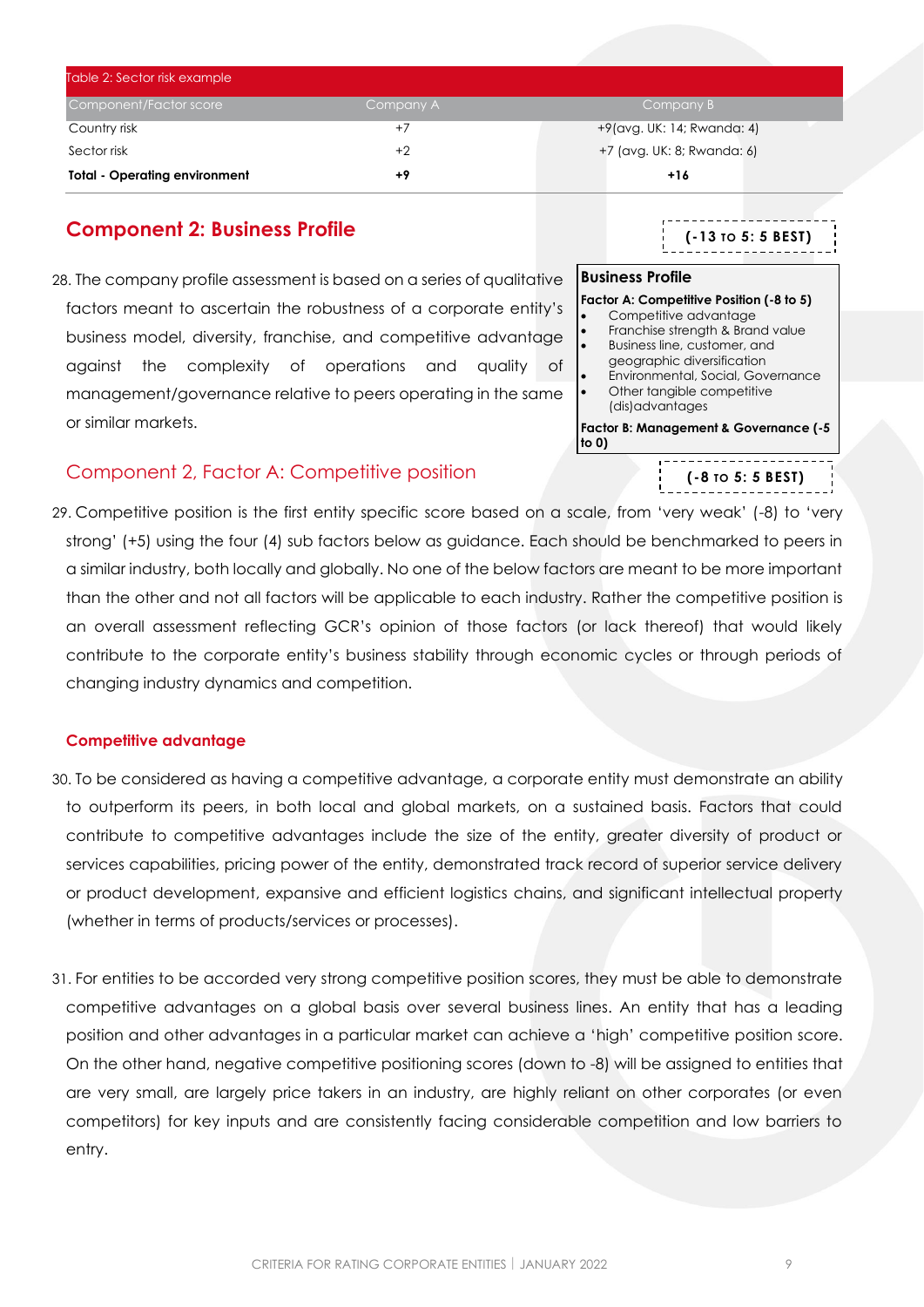#### <span id="page-9-0"></span>**Franchise strength and brand value**

32. Corporate entities typically invest substantially in developing strong brand recognition and customer loyalty. Leading brands are generally associated with superior pricing power and more stable earnings through the cycle due to customer loyalty. Brand value is not applicable to all industries (such as mining, or utilities), but it is critical in almost all client facing industries (FMCG, retail, hospitality, consumer products). Corporate entities that are assigned 'very high' competitive position scores will need to have globally dominant brands or franchises that unambiguously translate into robust business volumes and superior pricing power. A 'high' score may also be accorded to entities that demonstrate similar characteristics but in a limited geographic region.

#### <span id="page-9-1"></span>**Business line, customer, and geographic diversification**

33. In general, GCR views diversification to be a ratings strength as operating conditions in different countries and industries will not be exactly correlated, while diversification will inherently reduce customer/supplier and other concentration risks. In certain cases, however, expansion into business areas or geographies may be considered to be of high risk and thus negate the diversification benefit. Diversification will typically be measured by the division of revenue or profits, but other measures such as asset split may be employed where this is deemed most appropriate. To achieve a 'strong' to 'very strong' score, regardless of other competitive advantages, the entity should have sufficient geographic and product diversification that no one sovereign jurisdiction or business line contributes more than 33% of EBITDA. Similarly, a wider customer base is considered a ratings strength, while negative scoring may be applied to entities with high concentrations.

#### <span id="page-9-2"></span>**Environment, Social, and Governance**

34. ESG factors play an increasingly important role in the strength and sustainability of a company. With consumer activism on the rise, ignoring ESG considerations, or being found to be floating best practice can have a significant negative impact on a company's reputation and the willingness of consumers to interact with it. GCR will consider ESG factors in terms of the industry in which a company operates and/or the company's actual performance with respect to ESG factors. For example, GCR may adjust down the competitive position score of a company, if the company operates in an industry niche where there are particularly high ESG concerns. More significantly, GCR expects companies to manage all their ESG risks appropriately and transparently, even when they may operate in industries where there are inherent ESG concerns. A positive adjustment to the risk score may be made where a company has a specific ESG related mandate, such as providing an important social service.

#### <span id="page-9-3"></span>**Other tangible competitive (dis)advantages**

35. GCR recognises that there are numerous factors that can add to a corporate entity's relative strength and market position. Some of the more common factors include technological or product advantages, vertical/horizontal integration, regulatory preferences, or reputational biases. Key competitive factors for each entity need to be identified and their impact on the relative competitive position assessed and explained in the rating report. In many cases, a factor that is considered a positive for one entity could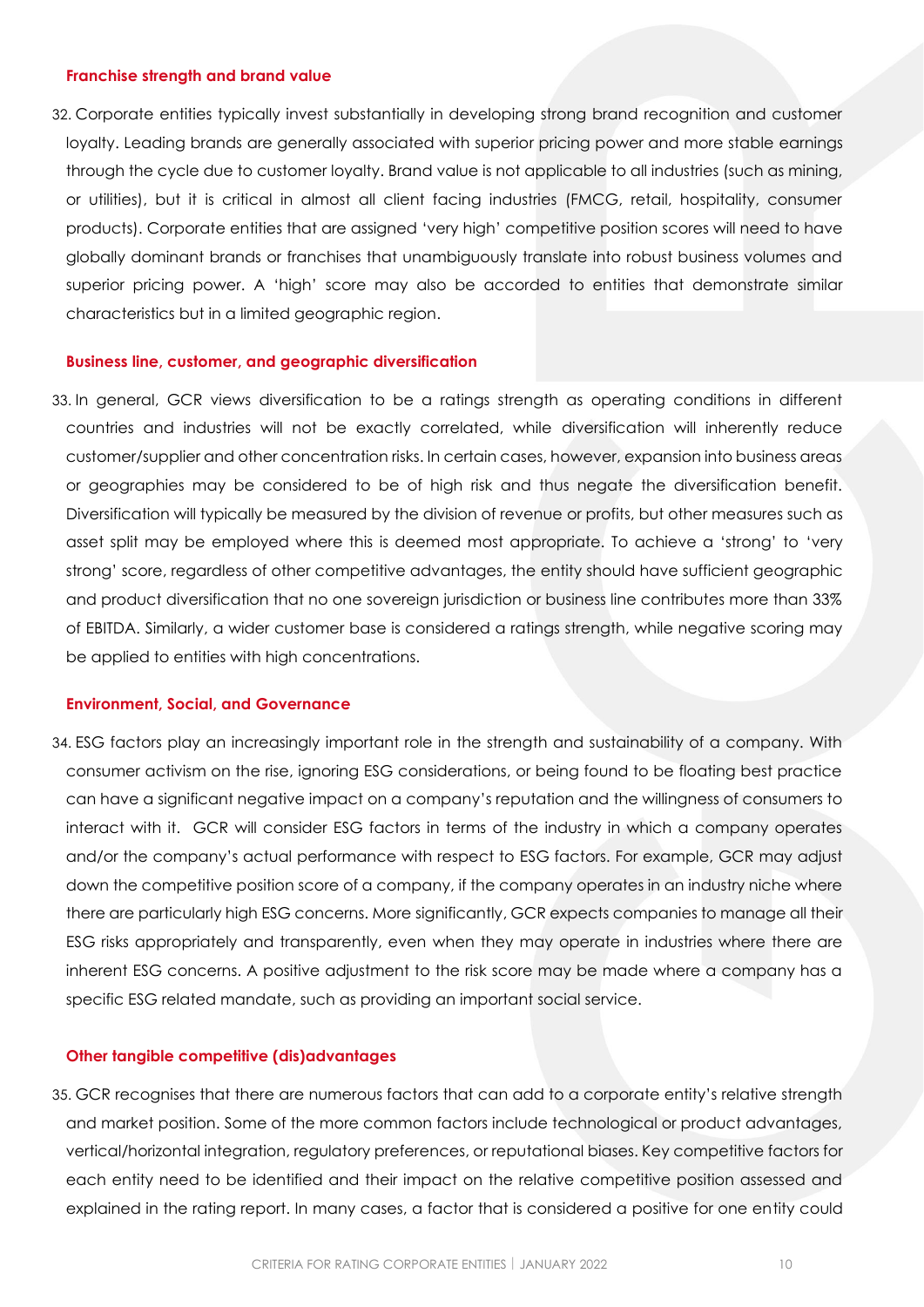become a constraint for a different entity. Advantages may also be exogenous, such as for utilities, which may enjoy the benefit of supportive legislation or restricted government concessions.

36. A company with a key policy role, that is a monopoly or near monopoly, could get a 'high' business profile risk score even if other strengths are not present.

| Table 3: Business profile |              |                                                                                               |
|---------------------------|--------------|-----------------------------------------------------------------------------------------------|
| Score description         | Score        | Competitive Position (typical descriptors)                                                    |
|                           |              | Global industry leader, recognised superior brand and franchise value across the globe        |
|                           |              | that allows for substantial pricing power, best in class technologies and intellectual        |
|                           |              | property, exceptionally high and stable profit and cash generation, control over its          |
| Highest                   | $4$ to 5     | supply chains in numerous countries, as well as distribution channels. Material business      |
|                           |              | line diversification with no single product or market accounting for more than 33% of         |
|                           |              | EBITDA. ESG consideration must be managed to the highest international standards, with        |
|                           |              | appropriate independent certifications having been awarded.                                   |
|                           |              | Industry leader in its key markets but with some global diversification. Recognised           |
|                           |              | superior brand and franchise value in key markets, globally competitive products, best        |
|                           |              | in class technologies and intellectual property. Strong sustained profit and cash             |
| High                      | $2$ to $3$   | generation, control over its supply chains in key countries as well as distribution channels, |
|                           |              | material business line diversification in key jurisdiction supported by some global           |
|                           |              | diversification. ESG consideration must be managed to the highest internarial standards,      |
|                           |              | with appropriate independent certifications having been awarded.                              |
|                           |              | Mid-sized to strong position in its key markets/products, some diversification of business    |
| Intermediate              | $-1$ to $1$  | line, confirmed proprietary technology, recognised strengths in terms of supply and           |
|                           |              | distribution channels. Fairly stable revenue and cash flows across the cycle. ESG             |
|                           |              | becoming an increasingly important consideration to operations.                               |
|                           |              | Mid-sized to small industry player with little proprietary technology, often using price as   |
|                           | $-2$ to $-4$ | its key advantage. Limited diversification by jurisdiction or product, limited control over   |
| Low                       |              | supply chains and distribution. May have a history of revenue instability. ESG                |
|                           |              | considerations are moderate to weak.                                                          |
|                           |              | Small to very small industry player facing significant competition, no real diversification   |
|                           |              | benefits, and/or weak earnings. The lowest scores will typically be associated with long      |
| Lowest                    | $-5$ to $-8$ | term weak earnings and/or failed or close to failing. ESG considerations are likely to be     |
|                           |              | lacking.                                                                                      |

*The above boxes highlight typical characteristics of a highest, high, intermediate, low, and lowest assessments. It is likely that an*  entity has one or more characteristic across different boxes. GCR will use analytical discretion to decide what the most pertinent *factors for each rated entity are. However, to achieve a stronger score the entity is likely to reflect a number of cumulative strengths. Conversely, any one risk can bring the score down to a weak level.* 

- 37. *Example: Returning to our theoretical companies from above, assume Company A was the clear market leader in the South African construction industry, with world class capabilities in three construction sector niches, and a long track record of profitability in line with, or above, the industry average. Moreover, no problems in corporate governance are identified. In such a case, Company A could potentially get a competitive position score of +2. (+3 may be too high as Company A does not have any global diversification, while the above average earnings suggest that +1 may be a bit low).*
- 38. *Now assume that Company B is a very small education provider, with only four schools, but a very strong reputation for educational excellence. Given its low scale and high ongoing investment requirements,*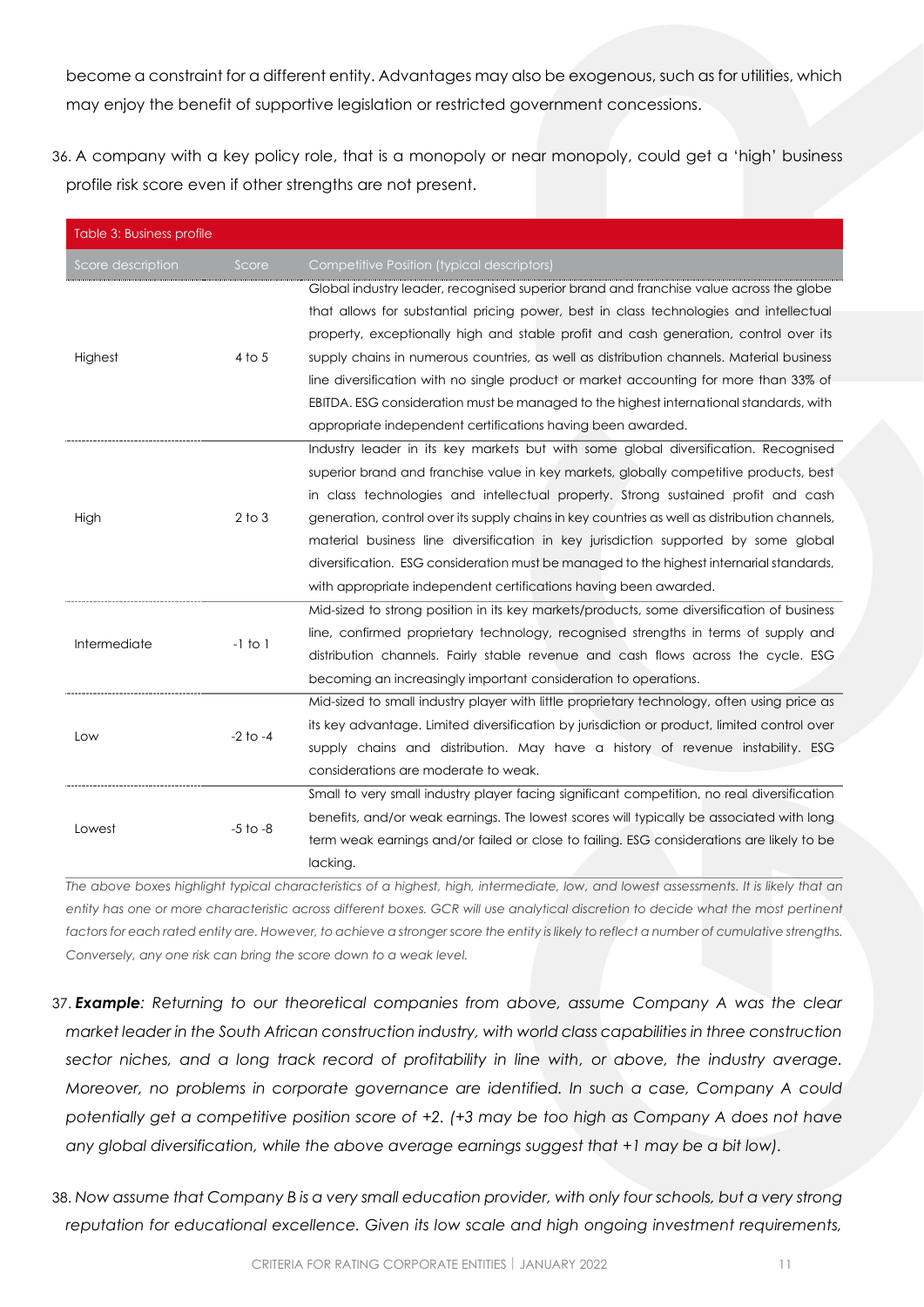earnings may also be weak. The company also has a convoluted holding company structure and incomplete policy documentation. Market share in the UK would be negligible and earnings somewhat unstable, suggesting a very low score (-4), although its strong reputation could perhaps uplift the score to (-3). In Rwanda the company may still be small, but a more significant player due to the *underdeveloped nature of the industry. Under such circumstances the company profile score could be (-1), as reputation would likely be a more important competitive advantage. The weighted score would then be (-2). A further negative adjustment would be made for corporate governance of (-1).*

| Table 4: Business profile example |           |                         |  |  |  |  |  |
|-----------------------------------|-----------|-------------------------|--|--|--|--|--|
| Component/Factor score            | Company A | Company B               |  |  |  |  |  |
| Competitive position              |           | -2 (UK: -3; Rwanda: -1) |  |  |  |  |  |
| Management & governance           | O         |                         |  |  |  |  |  |
| <b>Total Business profile</b>     | າ         | -3                      |  |  |  |  |  |

#### <span id="page-11-0"></span>Component 2, Factor B: Management & Governance

39. Scored between 0 to -5. Please see the universal [management & governance](http://gcrratings.com/criteria) criteria.

#### <span id="page-11-1"></span>Component 3: Financial Profile

- 40. For corporate entities, GCR considers the greater risk to relate to the creation and maintenance of stable cash flows to support debt serviceability and liquidity. This is due to the fact that, while most industries are subject to some regulation, corporate entities do not have to comply with regulatory driven capital and liquidity measures. Similarly, in most cases they would also not receive the same type of financial support if the businesses were to fall into distress. Thus, the resilience of a corporate entity is solely a factor of internal performance and distinct access to funding.
- 41. GCR assesses three components, using a mixture of quantitative benchmarks that lead to qualitative assessments. These comprise, 1) earnings profile, 2) cash flow, leverage, and capital structure and 3) liquidity. Each component is assigned a risk score from very weak to very strong. Where the component is comprised of several metrics, the various metrics will be balanced to derive the most appropriate factor score.

### <span id="page-11-2"></span>Component 3 Factor A: Earnings profile

42. In assessing financial performance for a corporate entity, GCR will consider the historic trend of revenue consistency, concentrating on the absolute returns and the stability of sources of revenue. The quality of earnings is assessed by considering the stability of inflows, at both the consolidated and subsidiary/division level, over the review period. Lines of revenue that are underpinned by long term recurring annuity type income are considered to be more stable versus those exposed to short term sales like income. GCR will also consider the presence of any revenue concentrations, whether towards a

# **(-26 TO 10: 10 BEST)**

# **Financial Profile**

**Factor A: Earnings profile (-8 to 3)** • Income/earnings stability • Margin analysis • Operating efficiency **Factor B: Cash Flow, Leverage and Capital Structure (-8 to 5)** • Ratio analysis

**(-5 TO 0: 0 BEST)**

- Capital structure assessment
- **Factor C: Liquidity (-10 to 2)** Uses versus sources analysis Structural adjustments

**(-8 TO 3: 3 BEST)**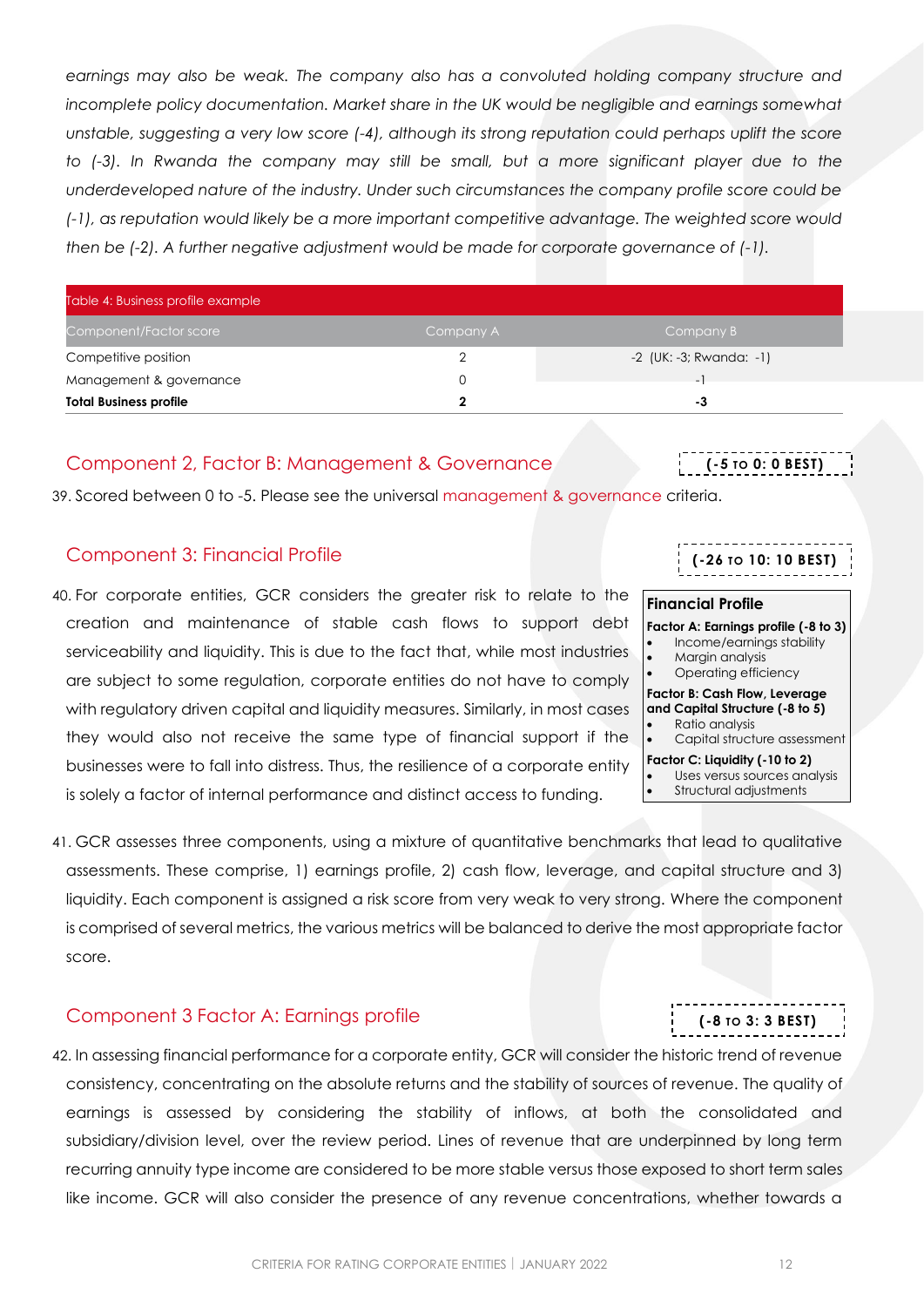specific tenant, product line or a specific project and may make a negative adjustment to the risk score when it considers there to be high revenue concentration, even if the business is currently performing.

- 43. Typically, GCR will use the ratio of EBITDA (core operating earnings before interest tax, depreciation, and amortisation) to revenue as the primary measure of earnings resilience, but in certain cases utilising the ratio of operating profit (core operating earnings post depreciation and amortisation) to revenue may be more descriptive. Adjustments may be made to profitability for residual value risk/gains or other expected gains and/or losses. Given the substantial variance in earnings margins between different industries within the broad corporate sector, it is necessary to consider the absolute earnings ratio relative to industry peers and to internal historical trends. For a corporate to be accorded a positive assessment, the entity should exhibit an EBITDA margin consistently above the sector norm, and at the same time report a stable or widening trend relative to historical levels.
- 44. Within this factor GCR will also analyse operating efficiency. The cost structure should be flexible enough to support efficiency and profitability, even when revenues drop. Accordingly, entities with high fixed costs or large labor forces are considered to be riskier, as they will be unable to reduce expenditure timeously during economic downturns. Other factors that may (generally) negatively affect the earnings quality assessment include:
	- i. large exposure to fluctuations in exchange rates;
	- ii. persistence of exceptional items and restatements
	- iii. presence of non-cash items such as fair value movements and impairments.

| Table 5: Earnings performance |              |                                                                                                                                                                                                                                                                                                                                                                                                                                          |  |  |  |  |
|-------------------------------|--------------|------------------------------------------------------------------------------------------------------------------------------------------------------------------------------------------------------------------------------------------------------------------------------------------------------------------------------------------------------------------------------------------------------------------------------------------|--|--|--|--|
| Score<br>description          | Score        | Earnings generation (typical descriptors)                                                                                                                                                                                                                                                                                                                                                                                                |  |  |  |  |
| Highest                       | $2$ to $3$   | High EBITDA margins and/or consistent earnings growth, comparing better than peers operating in the<br>same or similar markets. Earnings are of a high quality, underpinned by annuity like income. Proven<br>earnings stability through the cycle. Flexible cost structure with strong ability to manage costs through<br>the cycle. No material risk related to currency, residual value, and other non-cash items.                    |  |  |  |  |
| Intermediate                  | -1 to 1      | EBITDA margins and/or earnings growth broadly in line with peers operating in the same or similar<br>markets. Proven ability to remain profitable through the cycle, albeit with some margin variability.<br>Earnings quality broadly in line with the market. Good flexibility in cost structure with some ability to<br>manage costs through the cycle. Limited risk related to currency, residual value, and other non-cash<br>items. |  |  |  |  |
| Low                           | $-2$ to $-4$ | EBITDA margin below peers operating in the same or similar markets. Inconsistent earnings trajectory with<br>periodic declines. Unproven or volatile earnings through the cycle. Some concerns regarding earnings<br>quality. Little flexibility in the cost structure, with variable margins through the cycle. High earnings<br>fluctuations due to currency, residual value, and other non-cash items                                 |  |  |  |  |
| Lowest                        | -5 to -8     | Strong concerns regarding the ability to operate profitably.                                                                                                                                                                                                                                                                                                                                                                             |  |  |  |  |

*The above boxes highlight typical characteristics of a highest, high, intermediate, low, and lowest assessments. It is likely that an*  entity has one or more characteristic across different boxes. GCR will use analytical discretion to decide what the most pertinent factors for each rated entity are. However, to achieve a stronger score the entity is likely to reflect a number of cumulative strengths. *Conversely, any one risk can bring the score down to a weak level.*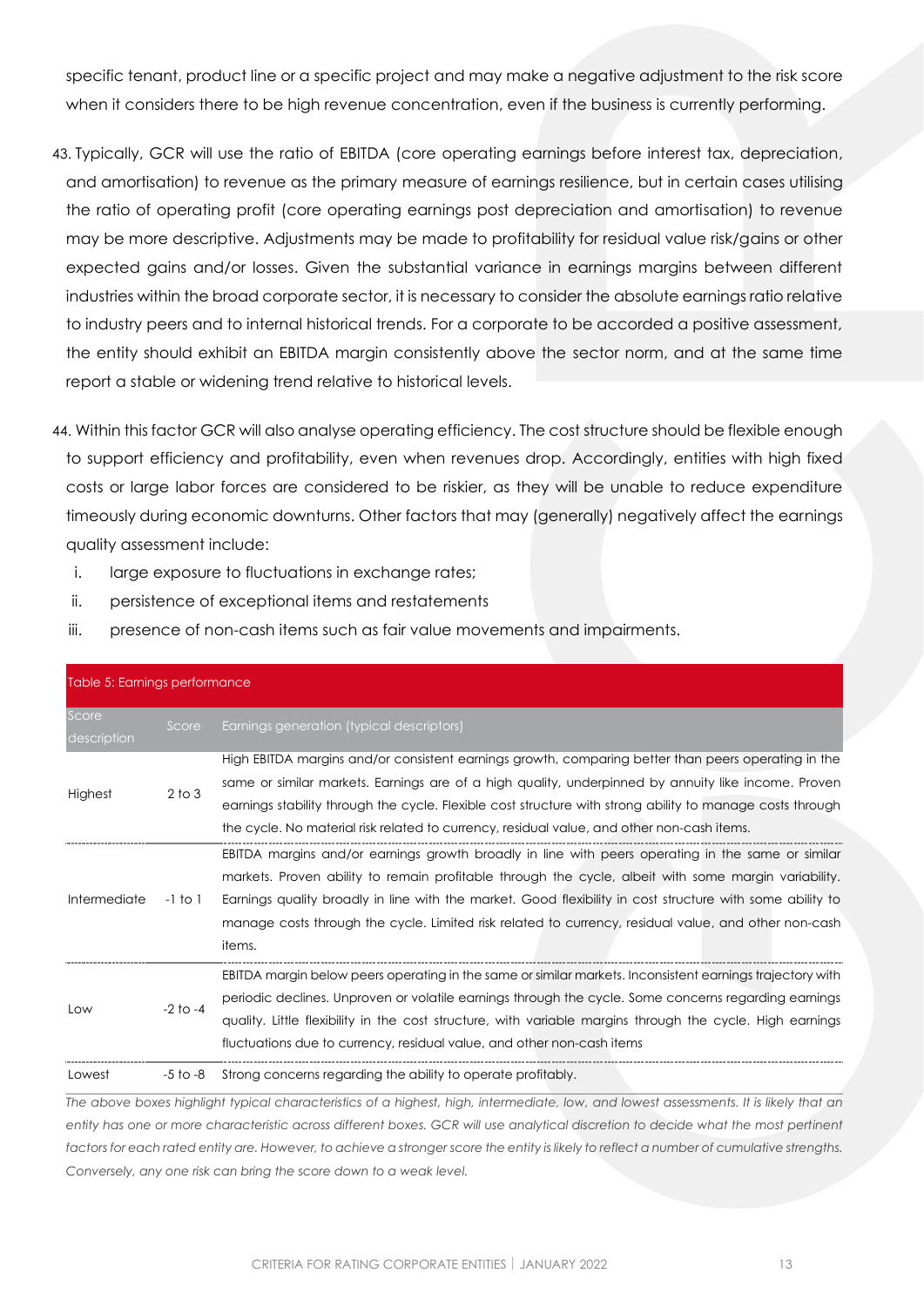- 45. *Example: Although Company A has been profitable in all years under review, earnings have come under pressure due to the weakness in the environment. Similarly, margins have narrowed due to an increased staff cost base. Based on these sub-factors, the risk score related to earnings would likely be neutral (0).*
- 46. *Company B is still building scale and therefore earnings are minimal, albeit with the expectation that EBITDA and margins will expand significantly over the medium term. These projections could offset the current position to arrive at the lower end of the 'moderate' band at (-1).*

#### <span id="page-13-0"></span>Component 3, Factor B: Cash Flow, Leverage and Capital Structure

# **(-8 TO: 5 BEST)**

#### <span id="page-13-1"></span>**Ratio Analysis**

- 47. GCR's assessment of cash flow, leverage and capital structure utilises a mix of quantitative debt service and cash flow metrics, combined with a more subjective assessment of the appropriateness of the capital structure. No single leverage metric (or band) can be said to be appropriate for all corporate entities. Corporate entities tend to exhibit substantial differences in gearing levels depending on the industries in which they operate. Corporates operating in less cyclical and more mature industries can absorb higher gearing levels without much increase in the risk profile. Conversely, corporates in more cyclical industries are subject to volatile earnings and cash flows and thus should exhibit lower gearing for the same level of risk tolerance. To account for these differences, GCR has assigned different gearing/leverage brackets based on the cyclicality of the industry in which a corporate operates (as determined in the operating environment assessment).
- 48. GCR may consider all instruments that can broadly be defined as having debt like features in calculating the debt balance. These may include instruments such as convertible debt, subordinated debt, redeemable and perpetual preference shares, off balance sheet funding structures, as well as contingent or unfunded liabilities (where there is a good chance some of these may materialise) and operating lease obligations (equipment or property rentals). Where the debt has features that may mitigate the risk of default an adjustment to the leverage score may be made (see [capital adjustment\)](#page-15-0).
- 49. Financial reporting standards in most jurisdictions now require that rental agreements and other operating leases be accounted for as long-term debt, with a corresponding right of use asset included in long term assets. As a corollary, the income statement no longer considers rentals to be an operating expense, but the payment is rather reflected as a combination of amortization and interest. This has had the impact raising the level of debt, increasing the interest charge, whilst at the same time strengthening EBITDA and earnings margins. While GCR views this as the more conservative gearing position, and thus utilises the new standard for our primary gearing calculations, it does distort historical comparatives and is often in opposition to how debt funding covenants are calculated (which only consider interest bearing debt and leases). Where applicable, GCR will thus consider debt levels and gearing metrics under both standards (see [capital adjustment\)](#page-15-0).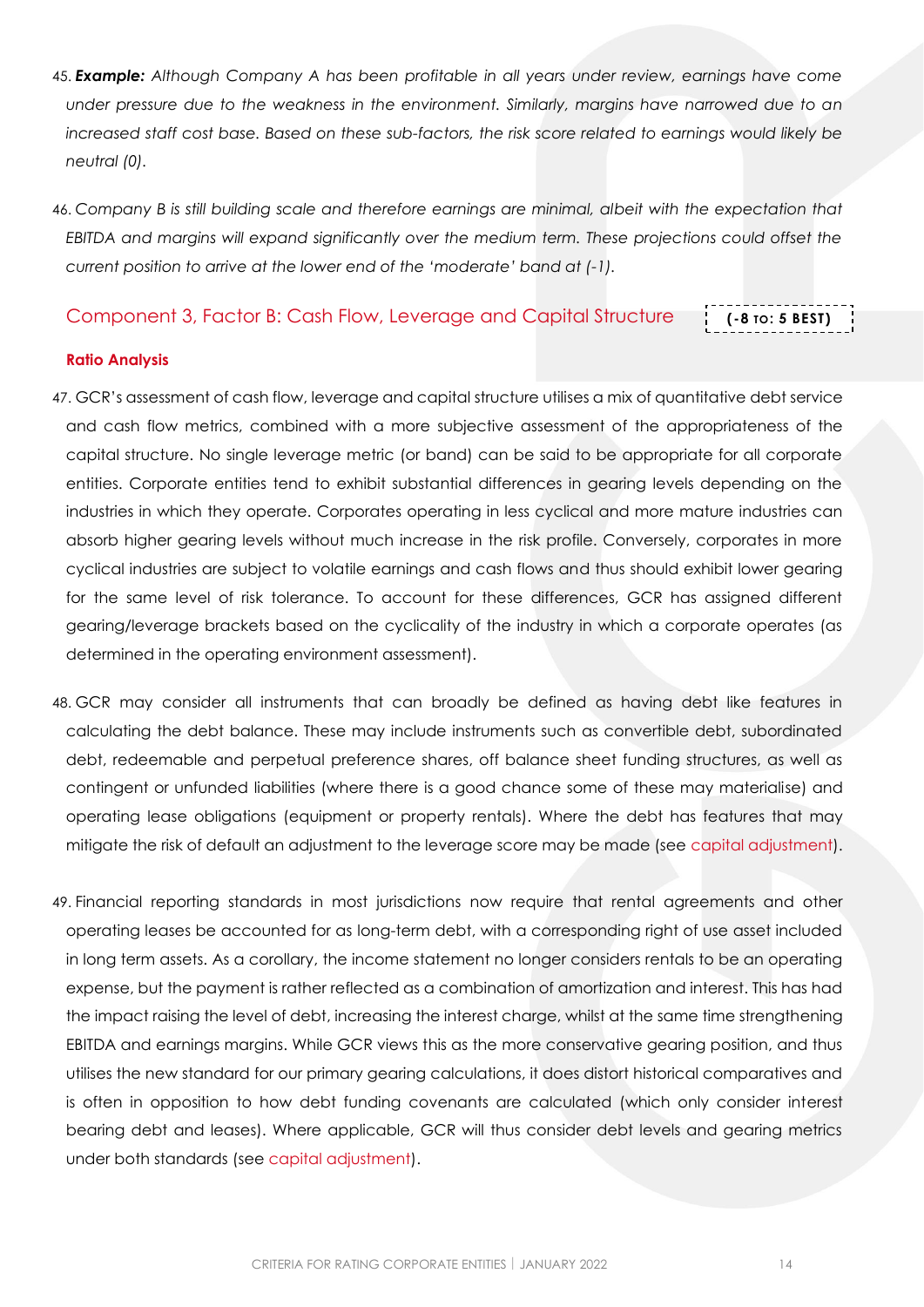- 50. GCR's quantitative assessment of gearing focusses mainly on debt and debt service coverage metrics. Traditional equity based gearing ratios are considered to be less relevant due to the subjectivity involved in determining the equity valuation, albeit that the debt to equity metric may be useful for certain entities. Historical debt coverage and service trends are extrapolated, along with expected cash flows, to determine two-year forecasted ratios (where possible). In general, GCR will utilise net debt (gross debt plus lease liabilities minus cash and unpledged liquid assets) to calculate gearing metrics, but in cases where the cash is earmarked for investment or there are concerns as to the accessibility of cash, gross gearing metrics may be more appropriate.
- 51. There are three main metrics that are utilised when assessing debt, with the typical scoring bands (from a minimum of -5 to a maximum score of +5) detailed in [Table 6.](#page-15-1) Entities are only able to achieve the higher scores of +4 and +5 if they can demonstrate the ability to raise diverse sources of funding on international markets, from a wide range of counterparties, on an ongoing basis. Such sources of funding include any number of direct bank loans, syndicated facilities, debt capital market instruments, guarantees and derivative instruments. Demonstrated ability to raise equity funding from diverse investor groupings, across international markets in a timely and ongoing fashion would also support an uplift to the rating score.
- 52. *Net debt to EBITDA* is a measure of the extent to which ongoing operations could meet principal obligations. The key benefit of this metric is that it incorporates all core profits that are legally obligated to the company, providing a clearer picture of operating performance. GCR may make some adjustments to the reported EBITDA for items that are deemed to be non-core, non-cash, or nonrecurring, as well as differences in accounting treatment.
- 53. *Operating cash flow ("OCF") coverage of gross debt* measures the entity's ability to repay its debt using the cash flow from core operations. The advantage of this measure is that it measures the real cash available for debt servicing, but it could be temporarily skewed by working capital movements. For entities that might be exposed to significant capital expenditure (for example purchasing equipment for leasing) we would more likely use discretionary cash flow coverage of total debt as it would take into account ongoing asset replacement costs. GCR may also look at additional adjustments to discretionary cash flows if there appears to be a steady stream of cash leaving the business through dividends or investments.
- 54. *EBITDA to net interest coverage* examines the ability of the corporate entity to honor its main recurring debt service obligations being interest payments. Typically, GCR will offset interest income against the interest charge, but non-cash interest income and other interest risk mitigants such as hedging instruments and capitalised interest on development funding may be excluded from the calculation. An alternative calculation is free cash flow coverage of interest, which is calculated by dividing cash flow from operations (calculated before the net interest payment) by net interest, and may be considered where appropriate, such as for companies that accrue fair value gains but have little cash flow.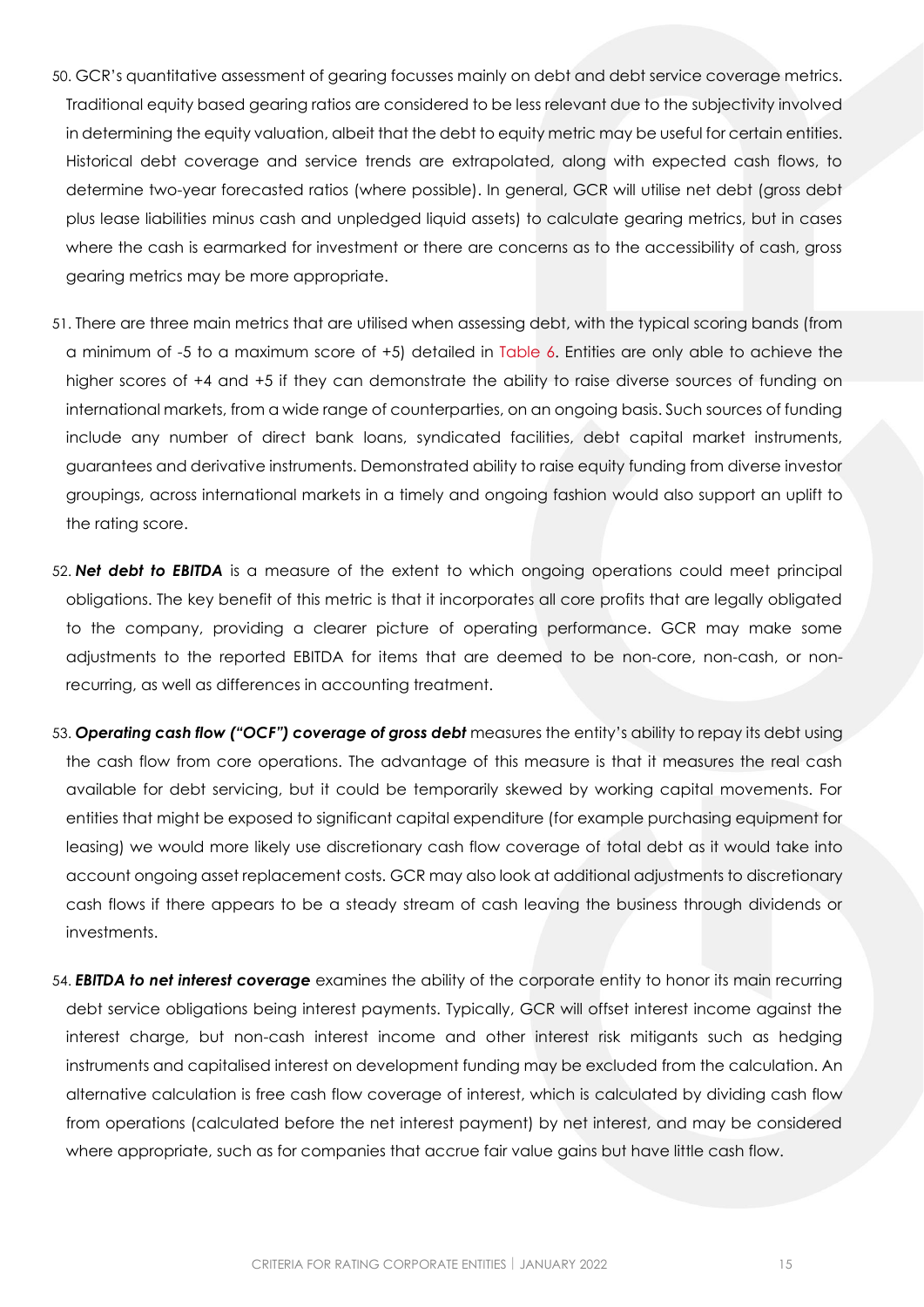<span id="page-15-1"></span>

| Table 6: Leverage, Cash Flow Coverage |                     |                                                                                                                                                                                                                                                               |                                           |                 |                  |                           |                                  |                |                    |                                                                                               |                      |                  |
|---------------------------------------|---------------------|---------------------------------------------------------------------------------------------------------------------------------------------------------------------------------------------------------------------------------------------------------------|-------------------------------------------|-----------------|------------------|---------------------------|----------------------------------|----------------|--------------------|-----------------------------------------------------------------------------------------------|----------------------|------------------|
|                                       | Net Debt/EBITDA (x) |                                                                                                                                                                                                                                                               |                                           |                 |                  | OCF to Gross Debt (%)     |                                  |                | EBITDA/Interest(x) |                                                                                               |                      |                  |
| Cyclicality<br>bucket                 | High                | Above<br>ave.                                                                                                                                                                                                                                                 | Average/ Average/<br><b>Below</b><br>ave. | Low             | High             | Average/<br>Above<br>ave. | Average/<br><b>Below</b><br>ave. | Low            | High               | Average/ Average/<br>Above<br>ave.                                                            | <b>Below</b><br>ave. | Low              |
| $4$ to 5                              |                     | Corporate entities that demonstrate ongoing access to diverse international equity and debt capital markets may receive an<br>uplift to the score implied by the credit protection ratio of up to two notches. Accordingly, entities that achieve the highest |                                           |                 |                  |                           |                                  |                |                    | leverage and cash flow coverage scores may receive further uplift to a credit risk of 4 or 5. |                      |                  |
| $2$ to $3$                            | < 1.5x              | <1.75x                                                                                                                                                                                                                                                        | <2x                                       | 2.5x            | $>60\%$          | $>55\%$                   | $>50\%$                          | $>40\%$        | >15x               | >14.5x                                                                                        | >14x                 | >13x             |
| $-1$ to $1$                           | $1.5x$ to<br>3x     | 1.75x<br>to $3.3x$                                                                                                                                                                                                                                            | $2x$ to<br>3.5x                           | $2.5x$ to<br>4x | $30\% -$<br>60%  | $28% -$<br>55%            | $25% -$<br>50%                   | $20 -$<br>40%  | $5x-15x$           | $4.7.x -$<br>14.5x                                                                            | $4.5x -$<br>14x      | $4x -$<br>13x    |
| $-2$ to $-3$                          | $3x$ to<br>5x       | $3.3x$ to<br>5.3x                                                                                                                                                                                                                                             | $3.5x$ to<br>5.5x                         | $4x$ to<br>6x   | 17.5%<br>$-30\%$ | $15% -$<br>28%            | 12.5%<br>$-25%$                  | $10% -$<br>20% | $2.25x -$<br>5x    | $2x-$<br>4.7x                                                                                 | $1.75x -$<br>4.5x    | $1.5x -$<br>4x   |
| $-4$ to $-5$                          | >5x                 | >5.3x                                                                                                                                                                                                                                                         | >5.5x                                     | >6x             | <17.5%           | <15%                      | <12.5%                           | $< 10\%$       | <2.25x             | <2x                                                                                           | <1.75x               | $<$ 1.5 $\times$ |
| $-6$ to $-8$                          |                     | The lowest risk scores are applicable in instances where an entity has high gearing, but does not have clear refinancing<br>arrangements in place, or where GCR is of the opinion that lines of credit will not be made available.                            |                                           |                 |                  |                           |                                  |                |                    |                                                                                               |                      |                  |

#### <span id="page-15-0"></span>**Capital structure assessment**

- 55. Capital structure considerations may be used to adjust the quantitative leverage score by one or more notches. Typically, these will be negative adjustments although there are instances where additional credit could be given. More often, particularly strong characteristics will enhance a corporate entity's access to capital and thus be positively considered as part of the liquidity assessment. Situations where adjustments could be made include:
	- i. (**Negative**) If there is negative tangible equity (reported equity less intangible assets) or the nominal size of equity is small, or a corporate entity could be more vulnerable to event losses even if the ratios appear adequate. Typically, GCR caps the capital score at the maximum within the average category. However, this is a qualitative judgement call and needs to consider the size and diversity of business as well as the quality of treasury and overall balance sheet management.
	- ii. (**Negative**) Currency risk arises when entities borrow in a currency other than its revenue of operations. This position can materially change the leverage position of the entity (in the event of currency movements) if the company has not put a financial or natural hedge in place or cannot pass the costs through to its customers reliably. If foreign currency debt is greater than 30% of total debt and is not covered by foreign income or currency hedges, GCR may make a negative adjustment to the score. The level of adjustment will depend on the amount of leverage and the foreign currency exposure/volatility.
	- iii. (**Negative**) If the debt is concentrated, GCR may make a negative adjustment(s). Broadly we would view funding to be concentrated when it comes from one source, i.e., if it is almost entirely funded by the banking sector, or if one counterparty contributes more than 33% of funds.
	- iv. (**Negative**) Strong emphasis is placed on the maturity profile of the capital structure. GCR could make an adjustment if there are material refinancing risks at any stage or if the weighted-averagematurity of funds is under two years.
	- v. (**Negative**) If debt is growing very quickly, possibly due to the rapid capital expenditure needs, we can also bring down the initial leverage score depending on the nature of the growth.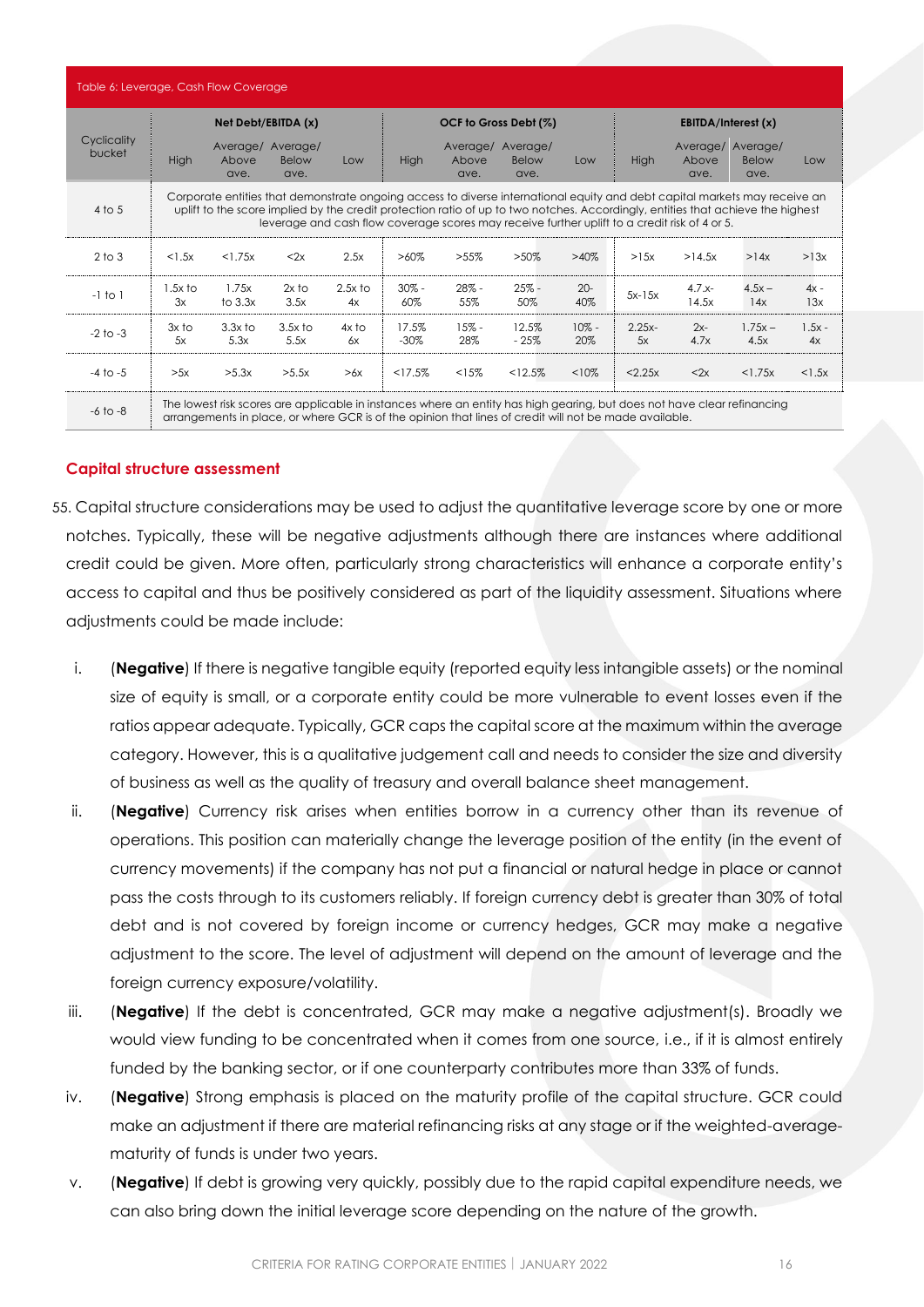- vi. (**Negative**) Adverse shareholder rights/actions. If the quality of capital is potentially threatened by options held by a shareholder to force repayment, or if there are any other debt-like characteristics. If GCR expects significant dividend payouts, or share buybacks, either from over leveraged and/or aggressive shareholders, we may make a negative adjustment to the initial score.
- vii. **(Negative/Positive)** Weak or strong operating subsidiaries/investments. If the group has a subsidiary (consolidated of unconsolidated) that is underperforming or is over leveraged, is dependent on funding/liquidity from the group, or is close to covenant breach, we could deduct the shortfall from group capital even if there are no explicit guarantees from the parent. Conversely, if the entity has exit-able and strong investments or subsidiaries which would not harm the core operations of the entity, we can make a positive adjustment to the leverage score. We may also bring down the score if a large percentage of cash flow or liquidity is pledged or trapped within a group member and not available for debt service across the group.
- viii. **(Negative/Positive)** In the current environment, ESG factors can have a major influence on access to capital. Increasingly banks and funding institutions, particularly development finance institutions, are shunning companies or projects that have high carbon footprints or are considered to major polluters. Conversely, companies that undertake green/sustainable projects have access to diverse funding sources, including pools of capital that are earmarked for environmentally friendly initiatives, and often carry favorable terms. In general, GCR will only provide uplift if there are tangible ESG funding advantages, or conversely penalize the rating if access to capital is seen to be constrained.
- ix. **(Positive)** GCR views reported debt that is not subject to an event of default or other time bound risks typically associated with commercial debt (such as interest payments) more leniently. Such debt includes rental and lease liabilities, or similar ongoing contractual liabilities. While this category debt will still be considered when calculating financial ratios, GCR will typically utilise the more favorable risk score within a category, or where the ratio is on the border between categories.
- x. **(Positive)** The presence of loss bearing instruments, which take losses long before senior unsecured instruments, could improve the score. Typically, such instruments use trigger points that cause mandatory and permanent write downs/conversions or they are fully at management's discretion and GCR views the incentive to use them as strong. Additionally, from time to time, GCR may include permanent group, concessionary or government funding, which could be converted to capital should there be stress, although management control and incentive to use would be necessary to support the more positive view. GCR will reflect and cap the benefit of such instruments to 25% (one notch adjustment) and 50% (two notch adjustment) of total debt, presuming the entity does not reach the top level (5) already and cash flow is generally supportive.

### <span id="page-16-0"></span>Component 3, Factor C: Liquidity

56. GCR applies a zero-tolerance approach to a lack of liquidity. This is because a company with the healthiest balance sheet and strongest competitive position can still fail if it doesn't have appropriate levels of, and control over, its liquidity. As a result, our assessment of weak liquidity can bring the ratings down to the lowest levels should there be concerns.

**(-10 TO 2: 2 BEST)**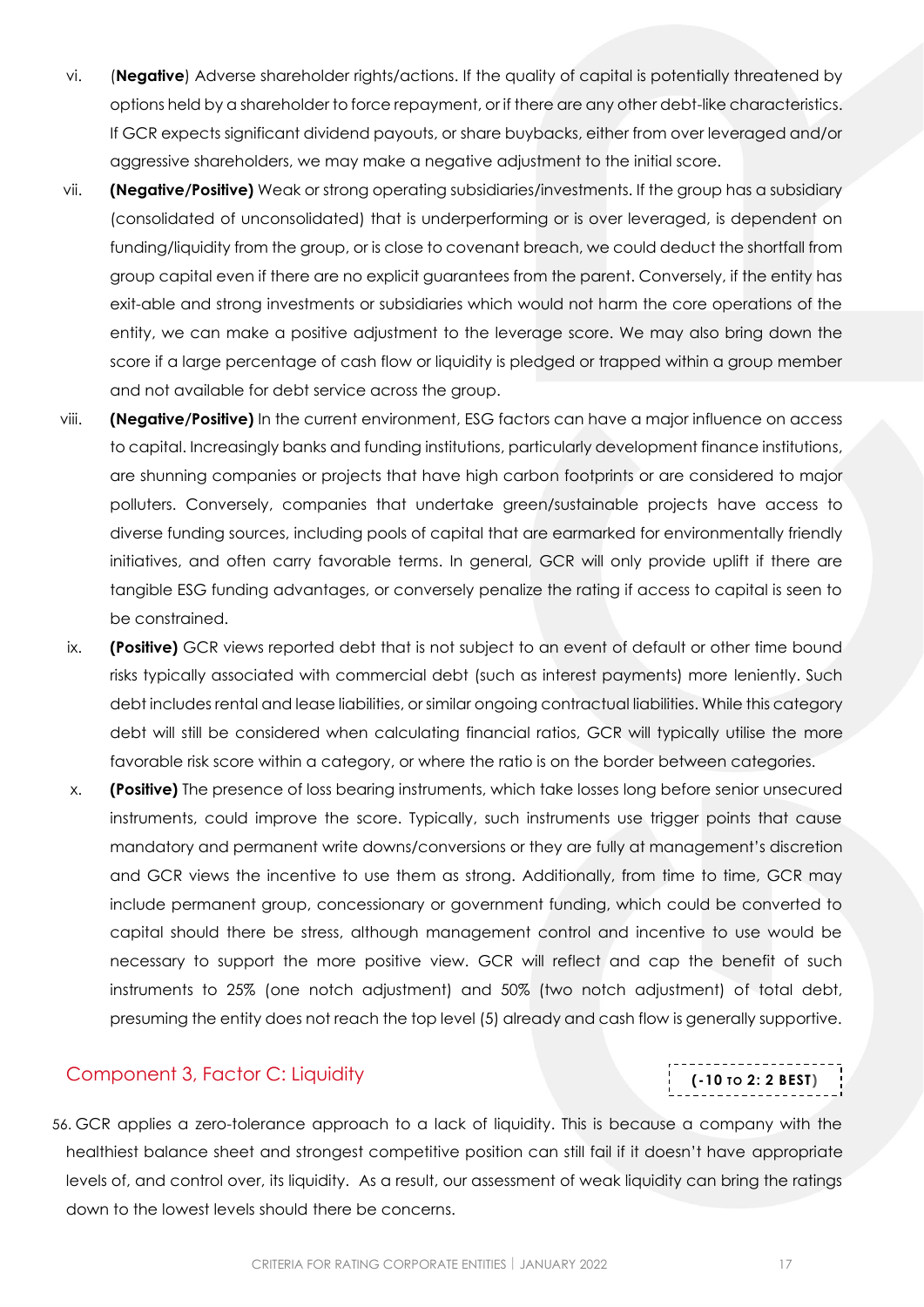- 57. Our analytical approach is based on a simple view of the entities ability to meet its liquidity requirements over a rolling one to two-year period. GCR will include the following in sources where applicable:
- i. GCR calculates non-pledged, non-restricted cash that hasn't been earmarked for future capex. Transfer and convertibility risk will also be considered with regard to foreign currency cash holdings.
- ii. GCR includes all of anticipated funds from core operations (which may be haircut if GCR believes it could reduce from the historic observations or if there is high residual value risk or low reserve coverage) and positive working capital changes, if reliable.
- iii. GCR will include the undrawn and available portion of committed facilities, both short term and those maturing after 12 months. GCR may also include a percentage of non-committed facilities if the provider of lines has a stronger risk score than the borrower and there is no joint default risk between the two parties. In regards to both committed and uncommitted lines, GCR will limit the amount of credit available, up to any covenant breach (but not beyond). Lastly, GCR may include liquidity from contracted asset or investment sales or from external support should the sources be reliable.
- iv. GCR may also include liquidity from contracted asset or investment sales or from external support should the sources be reliable. Listed equity may also be included for liquidity purposes, with an appropriate haircut applied. The extent of the haircut will depend on the liquidity of the equity counter and the size of the shareholding, with less liquidity and greater percentage shareholding requiring a larger haircut.
- v. GCR may include a portion of inventories (typically haircut by 40% or more), where the inventory comprises readily tradeable commodity type products or fast moving consumer goods, and the cash conversion cycle if no longer than 90 days. However, inventory will generally only be considered to mitigate an increase in related short-term debt, such as when trade facilities rise to fund greater raw material inventories during times of supply disruptions.

58. When examining uses GCR considers the following sources of liquidity pressure:

- i. GCR will first look at debt maturities over a one-year and two-year period, presuming they will not have access to refinancing those funds.
- ii. GCR includes all committed capital expenditure and investment requirements over the two-year period. GCR generally expects there to be definite funding plans in place for all major capex projects before they begin.
- iii. Expected negative changes in working capital, any contracted extraordinary purchases and other discretionary elements of cash outflows. GCR will also consider any other expected group liquidity needs or requirements.

59. A number of other liquidity considerations are overlaid onto the uses versus sources analysis.

60. **Covenants**: The presence and proximity to covenants is an important factor when assessing the uses of liquidity. Typically, corporate debt facilities are granted subject to various financial and non-financial covenants. Where these covenants can lead to an acceleration of debt repayment or event of default,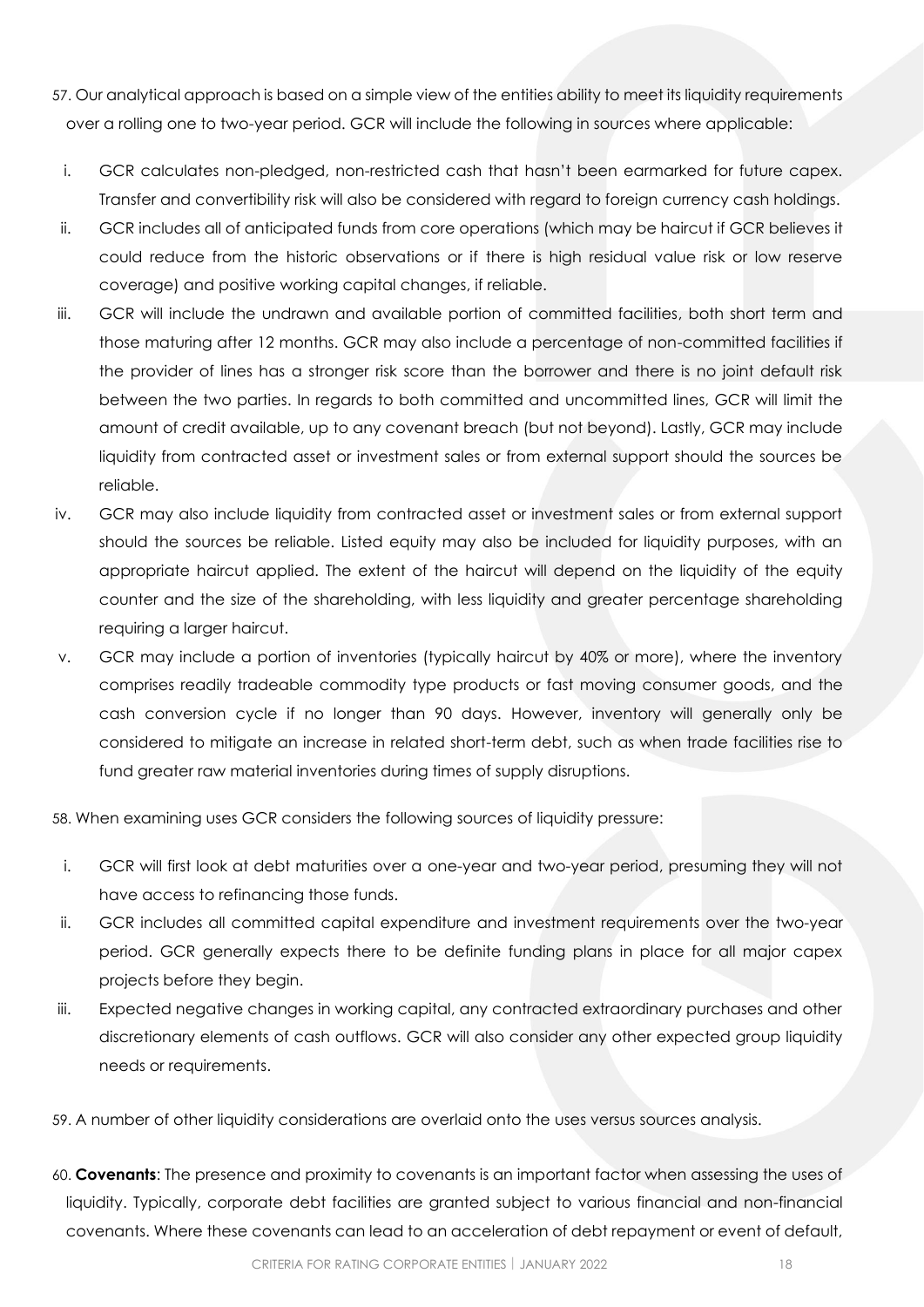this will significantly increase risk for the corporate entity and constrain financial flexibility. The risk becomes more acute the closer an entity's metrics come to the covenant levels and the liquidity score should be penalised. GCR also views rating-based triggers highly negatively. For all covenants, the extent of the negative adjustment would be dependent on the severity of the breach and the resolutions that are contractually available to both debtors and creditors. Most punitive would be an automatic acceleration of debt, whilst in many cases there is a ratcheting up of the interest rate, which would likely result in a less severe penalization.

- 61. Where a covenant breach can be foreseen, GCR would expect the entity to receive written waivers from funders ahead of the breach. In such instances GCR will consider the reasons for the breach, whether they are due to internal or exogenous factors, or reflect short term or more sustained disruptions, in considering the severity of the necessary rating action. GCR will also consider any timeframe that is contractually provided to remedy the covenant breach, and the perceived ability of the entity to comply with such remedies.
- 62. For a fuller discussion of how GCR views the relationship between covenant breaches and events of default, please see the FAQ available on our [website.](https://gcrratings.com/criteria/)
- 63. **Refinancing:** GCR expects corporate entities to maintain sufficient unutilised committed funding facilities to cover all outstanding commercial paper and maturing term facilities of six months or less, as well as having clear plans to redeem or refinance all debt maturities of less than twelve months.
- 64. **Encumbrances:** GCR takes a negative view of significant levels of asset encumbrance. This is because unencumbered assets can more easily be used to obtain additional facilities in times of need. In addition, encumbrances can divert cash flows away from the servicing of general unsecured debt and can subordinate senior unsecured claims in liquidation. Consequently, as asset encumbrance increases, the issuer credit rating comes down.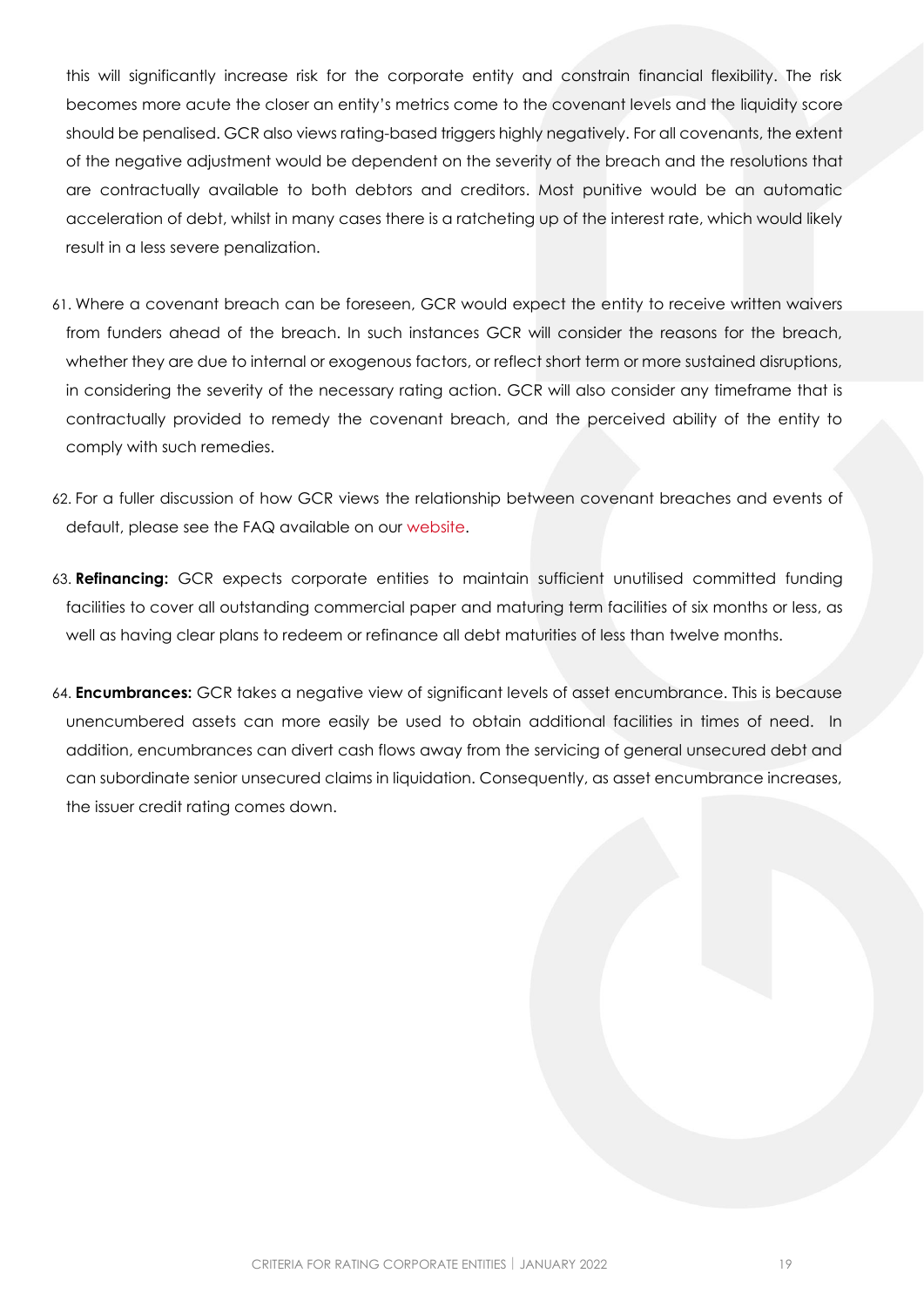| Table 7: Liquidity             |                |                                                                                                                                                                                                                                                                                                                                                                                                       |
|--------------------------------|----------------|-------------------------------------------------------------------------------------------------------------------------------------------------------------------------------------------------------------------------------------------------------------------------------------------------------------------------------------------------------------------------------------------------------|
| Score<br>description           |                | Score Description                                                                                                                                                                                                                                                                                                                                                                                     |
| Highest                        | $\mathfrak{D}$ | If the entity has sources of liquidity that cover more than 2x its uses over a one-year period and 1.5x over a<br>2-year period. Furthermore, there is significant headroom in its debt covenants above acceleration of its<br>longer-term funding or event of defaults. Funding relationships with banks of good creditworthiness are<br>strong and stable. There is no asset encumbrance.           |
| <b>Intermediate</b> $1, 0, -1$ |                | If the entity has sources of liquidity that cover between 1.25 x and 2x its uses over a one-year period. For a<br>positive score, the coverage should be over 1x for 18 months. GCR is comfortable with the covenant<br>headroom. Funding relationships are strong and stable. Asset encumbrance is less than 30% of total assets.                                                                    |
| Low                            | $-2$ to $-4$   | If the entity has sources of liquidity that cover between 1x-1.25 x its uses over a one-year period. Or there is<br>limited covenant headroom, which could cause a material acceleration or event of default should the<br>performance of the company deteriorate. Funding relationships may be questionable, particularly in times<br>of stress. Asset encumbrance is less than 50% of total assets. |
| Lowest                         |                | If the entity has sources of liquidity that are insufficient to cover one years' use. If covenant breach is<br>-5 to -10 material, significant and plausible. If funding partners are refusing to provide access to funds. Asset<br>encumbrance is more than 50% of total assets.                                                                                                                     |

*The above boxes highlight typical characteristics of a highest, high, intermediate, low, and lowest assessments. It is likely that an entity has one or more characteristic across different boxes. GCR will use analytical discretion to decide what the most pertinent*  factors for each rated entity are. However, to achieve a stronger score the entity is likely to reflect a number of cumulative strengths. *Conversely, any one risk can bring the score down to a weak level.*

- 65. *Example: Returning to our two companies, Company A is debt averse and has maintained strong cash balances over the past few years, with the expectation to remain the same. This would be reflected in a net ungeared financial position, which would equate to a gearing score of (+2). Assuming there were no large maturities or onerous debt covenants, no adjustment to the score is necessary.*
- 66. *Looking further, Company A only has small debt maturities over the next 18 months, but it does face a*  fairly large cost to completion on ongoing projects. Some of this will be covered by cash on hand, but *the company will likely need to secure additional facilities. Furthermore, most fixed assets are encumbered to various leasing arrangements. Using the uses versus sources method, GCR determined that sources are around 1.25x uses, which would equate to a risk score of (-1).*
- 67. *Being in a growth phase, Company B does have a relatively high debt burden. As EBITDA is still low, it is likely that leverage and coverage metrics would be in the (-2; -3) band. Given the expectation for higher EBITDA going forward, and thus an improvement in metrics, GCR would, perhaps assign the better risk score of (-2). However, GCR's assessment of the capital structure has revealed that all funding has been*  raised in British Pounds, giving rise to substantial currency mismatch as half of income is derived in *Rwandan shillings, whilst there are some fairly tight financial covenants. The two factors could see the risk score adjusted by a further (-1). Offsetting the funding concerns is a large portion of subordinated shareholder debt (around 25% of total debt). As the debt would automatically be converted into equity ahead of any breach in covenants, it would present an important loss absorbing protection for senior unsecured creditor. Accordingly, the financial risk score could be adjusted upward by (+1).*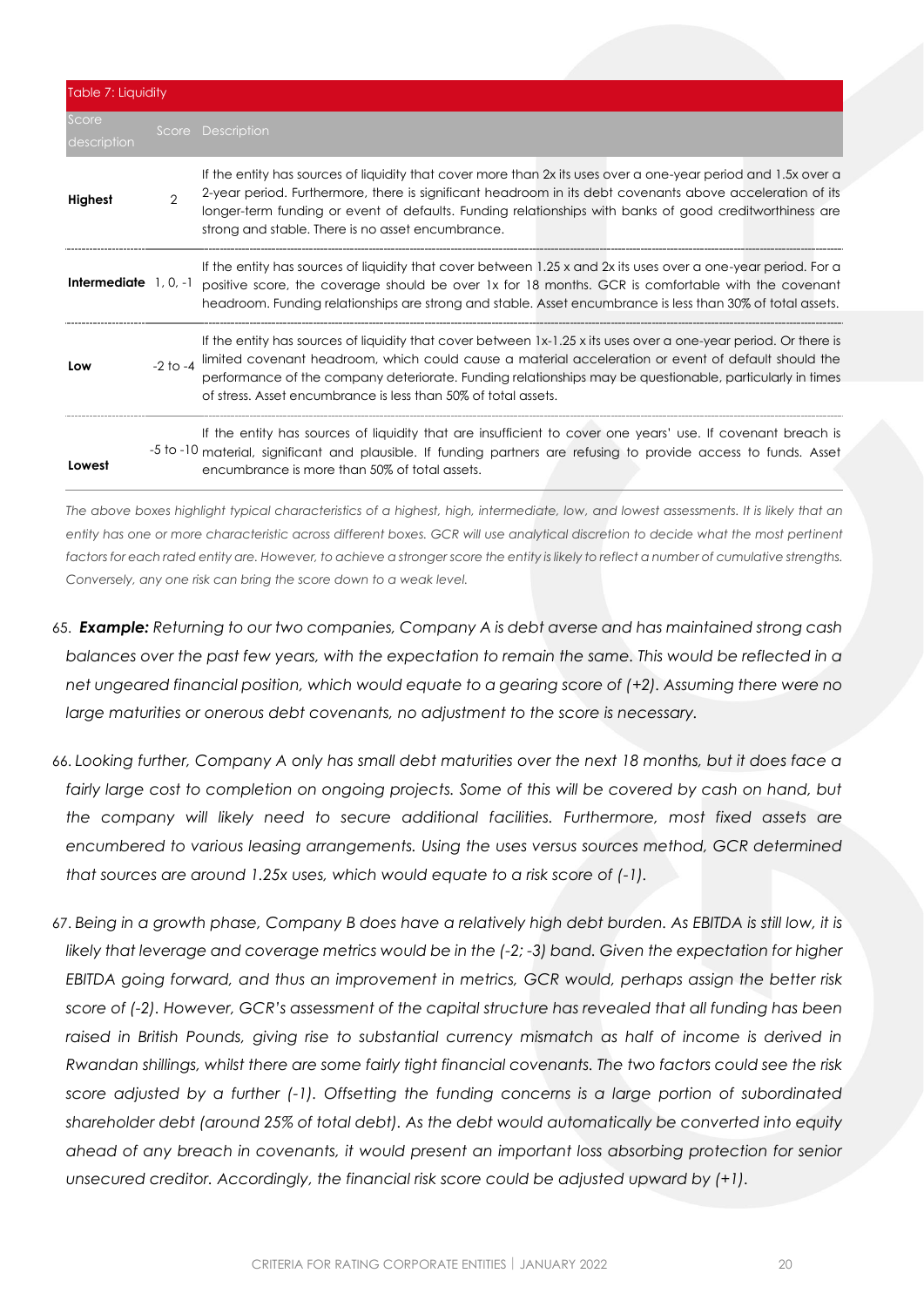68. *As Company B's debt is long term, there are no near-term maturities. Funding is required for expansion, but sufficient facilities have been secured to cover capex over the next 18 months. Moreover, shareholders (with demonstrated deep pockets) have signed a commitment letter to provide additional capital should current funding not be sufficient. Over the medium term it is expected that operating cash flows will be able to meet debt redemptions as they occur. In such a circumstance, sources may equate to nearly 2x uses and a liquidity risk score of (+1).*

| Table 8: Liquidity example     |                |             |
|--------------------------------|----------------|-------------|
| Component/Factor score         | Company A      | Company B   |
| Earnings                       | 0              | $-1$        |
| Gearing                        | ↷              | $-2$        |
| - adjustments                  | 0              | $0 (=+1-1)$ |
| Liquidity                      | $\overline{a}$ |             |
| - adjustment                   | 0              |             |
| <b>Total financial profile</b> | $+1$           | - 2         |

# <span id="page-20-0"></span>**Component 4: Comparative profile**

69. The last risk score factor allows GCR to make a series of qualitative changes based on external or idiosyncratic factors, the most common one being ongoing group or extraordinary sovereign support.

# <span id="page-20-1"></span>Component 4, Factor A: External Support for a Corporate Entity

70. Support comes from shareholders/affiliates and/or governments. However, if both elements of support apply, GCR only takes the higher of the two support options to avoid double counting.

# <span id="page-20-2"></span>**Group Support**

71. For details on group support please see the universal [group support criteria.](http://gcrratings.com/criteria)

# <span id="page-20-3"></span>**Sovereign Support**

72. This factor is generally not applicable to corporate entities, albeit that it can play an important role in the consideration of utility companies or other highly regulated industries. Where applicable, details on government support are outlined in the [country risk criteria.](http://gcrratings.com/criteria)

# <span id="page-20-4"></span>Component 4, Factor B: Peer Analysis

73. GCR allows two positive or negative risk score changes to create greater credit differentiation. Typically, these notches should be used when an entity is a generally better or worse performing company than its peer group across a number of fields, but no one factor has created ratings differential.

# <span id="page-20-5"></span>**Final Rating Adjustment Factors**

74. Once the risk score and the ACE has been established, on either/both the national or international scale we can then create the formal ratings on different legal entities. For most property funds the ACE will be

| (VARIOUS)                  |  |
|----------------------------|--|
| <b>Comparative Profile</b> |  |



**(-2 TO 2: 2 BEST)**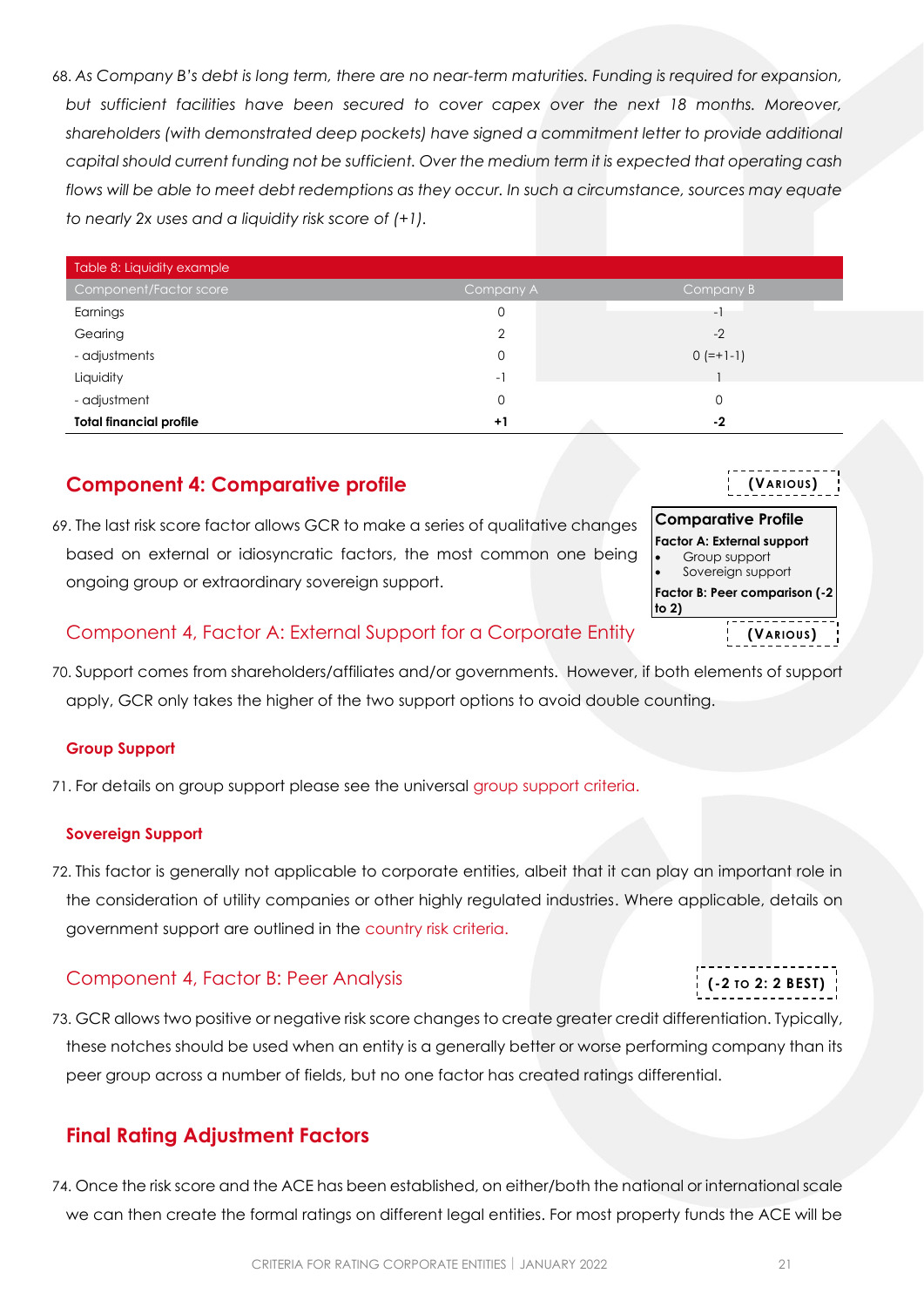equivalent to the rated entity, being the group. Where this is not the case, we move off the risk scoring framework and start adjusting the national/international ratings because we are trying to establish the most applicable credit ratings hierarchy within a consolidated group.

### <span id="page-21-0"></span>Rating Adjustment Factor 1: Corporate Specific Structural Factors

- 75. As stated above, GCR will typically base the credit scoring on the financial and business characteristics of the immediate group (when there is one) around that legal entity. This is because there is tangible likelihood of risk transfer either up from subsidiaries, across from sister companies or down from a holding company/parent. It is in this section that GCR addresses these risks, to hone in on the correct rating for that legal entity.
- 76. The [Group Classification and Support Criteria](http://gcrratings.com/criteria) in the GCR Ratings Framework is the predominant guide for this decision-making process. These are the principles of the first adjustments:
	- i. There should be no adjustment from the risk score for the **major operating entity or parent**, of the analysed analytical object. An example of this is the major operating entity within a group, which usually has above 50% of total group assets or capital. However, it could be smaller and still be material to the group.
	- ii. **Minor group Subsidiary/Affiliates** are analysed on a standalone basis and then allocated support uplift, if necessary, in line with the methodology.
	- iii. **Non-operating holding companies (NOHC):** Due to the fact that corporate entities are not regulated in the same manner as financial institutions, GCR does automatically notch down the ratings on NOHC, although an assessment will be made to establish if there are any structural or legal impediments to cash flow.
	- iv. **Operating holding companies** typically will be treated like NOHC.
	- v. **Intermediate non-operating holding companies** typically will be treated like NOHC. However, if the group benefits from parent or government support and that support has to flow through the INOHC, then the ratings don't need to notched down.
- 77. The notching from the legal entity rating will depend on the nature of the instrument, whilst always respecting the credit hierarchy.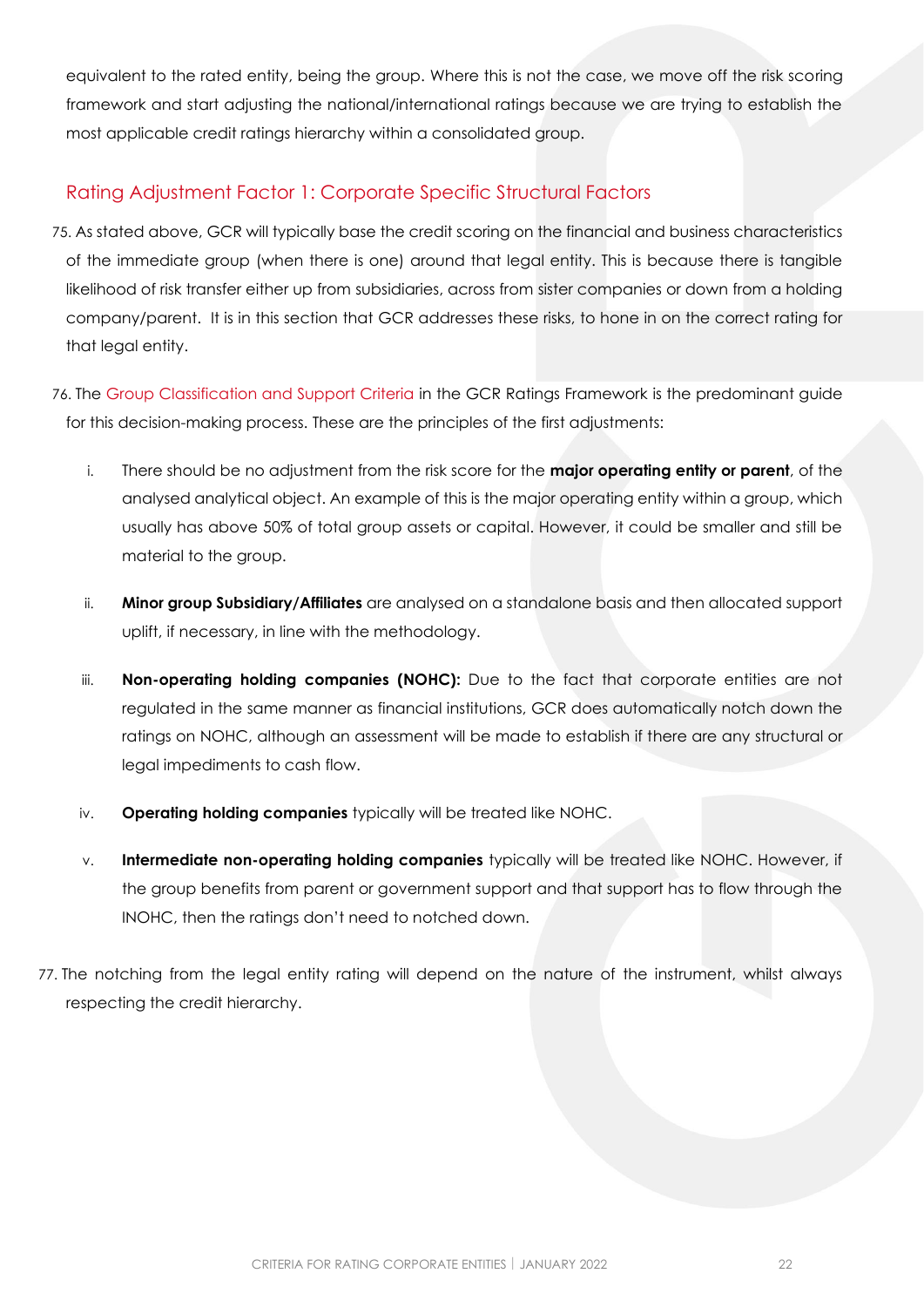| Table 9: Instruments               |                       |                                                                                                                                                                                                                                                                                                                                                     |  |
|------------------------------------|-----------------------|-----------------------------------------------------------------------------------------------------------------------------------------------------------------------------------------------------------------------------------------------------------------------------------------------------------------------------------------------------|--|
| <b>Debt Rating</b><br><b>Iypes</b> | <b>Notching</b>       | <b>Typical Characteristics</b>                                                                                                                                                                                                                                                                                                                      |  |
| Secured Liabilities                | +1 or more<br>notches | See Structurally Enhanced Corporate Bonds Rating Criteria.                                                                                                                                                                                                                                                                                          |  |
| Senior<br>Unsecured                | 0                     | Reflects the relevant legal entity rating on the company issuing the debt, including the<br>government support uplift (if applicable).                                                                                                                                                                                                              |  |
| Senior<br>Subordinated             | -1                    | Contractually subordinated non-perpetual and cumulative debt, without any<br>discretionary/mandatory/statutory nonpayment or write down clauses and cannot delay<br>coupon. Typically, would take losses at the same time but at a deep haircut than senior<br>unsecured debt.                                                                      |  |
| Junior<br>Subordinated             | $-2. -3$              | Contractually subordinated debt, typically non-perpetual and cumulative, but likely to have<br>a discretionary/mandatory/statutory nonpayment or write down clauses. Should be able to<br>take losses before senior unsecured and senior subordinated debt.                                                                                         |  |
| Hybrids (a)                        | $-4$                  | Contractually subordinated debt, typically perpetual, non-cumulative, likely to have a<br>discretionary/mandatory/statutory nonpayment or write down clauses with trigger points as<br>the entity remains a going concern.                                                                                                                          |  |
| Hybrids (b)                        | -5 or more            | All of Hybrids (a) but also with the presence of capital/liquidity or rating triggers that would<br>default the instrument as the entity remains firmly a going concern entity, i.e., before senior<br>unsecured losses or other types of default. Notch down according to the proximity of the<br>trigger, whilst respecting the credit hierarchy. |  |

78. *Example: In the example, no further adjustments to either Company A or Company B are considered.*

| Table 10: Example using rating adjustment factors |           |              |  |  |
|---------------------------------------------------|-----------|--------------|--|--|
| Component/Factor score                            | Company A | Company B    |  |  |
| Component 1: Operating environment                | $+9$      | $+16$        |  |  |
| Component 2: Company profile                      | $+2$      | $-3$         |  |  |
| Component 3: Financial Profile                    | $+1$      | $-2$         |  |  |
| Component 4: Comparative Profile                  | $\Omega$  | $\mathbf{O}$ |  |  |
| <b>Adjustments</b>                                | $\Omega$  | $\Omega$     |  |  |
| <b>Total risk score</b>                           | 12        | 11           |  |  |

79. *Based on the GCR Anchor Credit Evaluator table, (assuming South Africa falls into the 7.0 to 7.5 vertical), Company A's risk score of 12 would translate into a South African National Scale rating of A-(ZA).* 

80. *Company B's risk score equates to 13.5, with both and international and national scale rating required. Company B's risk score of 13.5 would map to an international scale rating of B+, while (assuming the 4- 4.5 vertical), the Rwandan National Scale Rating would map to AAA(RW).*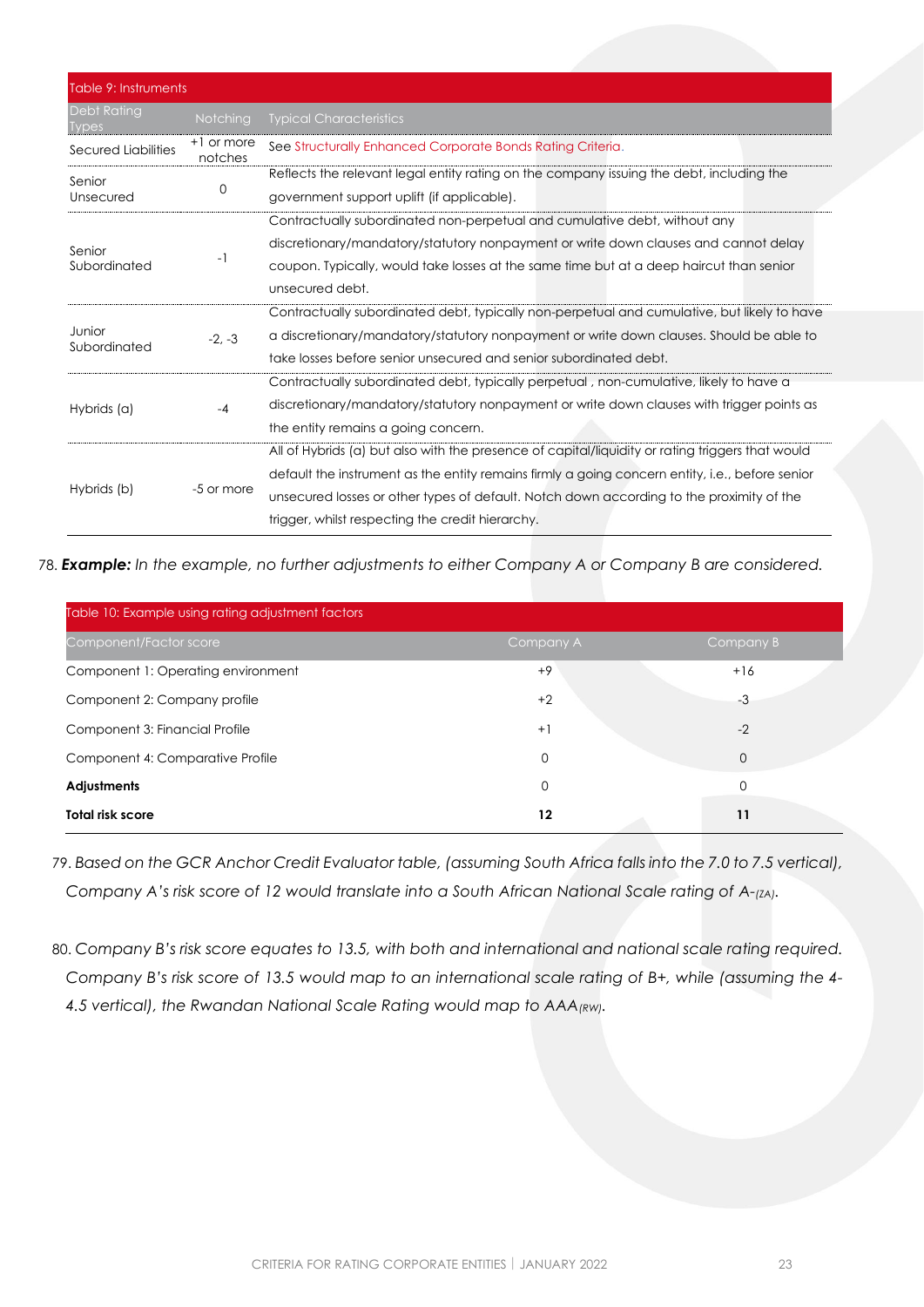### **GLOSSARY OF TERMS/ACRONYMS USED IN THIS DOCUMENT AS PER GCR'S GLOSSARY**

| Bond                           | אשט און נאך וויושטעש טווו זון שונט טאנו זושא<br>A long term debt instrument issued by either a company, institution or the government to raise funds.                                                                                                                                                                                                                                   |  |  |  |  |
|--------------------------------|-----------------------------------------------------------------------------------------------------------------------------------------------------------------------------------------------------------------------------------------------------------------------------------------------------------------------------------------------------------------------------------------|--|--|--|--|
|                                |                                                                                                                                                                                                                                                                                                                                                                                         |  |  |  |  |
| Callable                       | A provision that allows an Issuer the right, not the obligation, to repurchase a security before its maturity at an agreed price.                                                                                                                                                                                                                                                       |  |  |  |  |
|                                | The seller has the obligation to sell the security if the call option holder exercises the option.                                                                                                                                                                                                                                                                                      |  |  |  |  |
| Capital<br>Expenditure         | Expenditure on long-term assets such as plant, equipment or land, which will form the productive assets of a company.                                                                                                                                                                                                                                                                   |  |  |  |  |
| Capital Markets                | The part of a financial system concerned with raising capital by dealing in shares, bonds, and other long-term debt<br>securities.                                                                                                                                                                                                                                                      |  |  |  |  |
| Commercial<br>Paper            | Commercial paper is a negotiable instrument with a maturity of less than one year.                                                                                                                                                                                                                                                                                                      |  |  |  |  |
| Commodity                      | Raw materials used in manufacturing industries or in the production of foodstuffs. These include metals, oil, grains<br>and cereals, soft commodities such as sugar, cocoa, coffee and tea, as well as vegetable oils.                                                                                                                                                                  |  |  |  |  |
| Country Risk                   | The range of risks emerging from the political, legal, economic and social conditions of a country that have adverse<br>consequences affecting investors and creditors with exposure to the country, and may also include negative effects on<br>financial institutions and borrowers in the country.                                                                                   |  |  |  |  |
| Covenant                       | A provision that is indicative of performance. Covenants are either positive or negative. Positive covenants are activities that<br>the borrower commits to, typically in its normal course of business. Negative covenants are certain limits and restrictions on<br>the borrowers' activities.                                                                                        |  |  |  |  |
| Credit Rating                  | An opinion regarding the creditworthiness of an entity, a security or financial instrument, or an issuer of securities or financial<br>instruments, using an established and defined ranking system of rating categories.                                                                                                                                                               |  |  |  |  |
| <b>Credit Risk</b>             | The possibility that a bond issuer or any other borrowers (including debtors/creditors) will default and fail to pay<br>the principal and interest when due.                                                                                                                                                                                                                            |  |  |  |  |
| Guarantee                      | An undertaking in writing by one person (the guarantor) given to another, usually a bank (the creditor) to be answerable for<br>the debt of a third person (the debtor) to the creditor, upon default of the debtor.                                                                                                                                                                    |  |  |  |  |
| Haircut                        | The percentage by which the market value of an asset is reduced. The size of the haircut reflects the expected ease of<br>selling the asset and the likely reduction necessary to realised value relative to the fair value.                                                                                                                                                            |  |  |  |  |
| Hedge                          | A form of risk management aimed at mitigating financial loss or other adverse circumstances. May include taking an<br>offsetting position in addition to an existing position. The correlation between the existing and offsetting position is negative.                                                                                                                                |  |  |  |  |
| International<br>Scale Rating. | An opinion of creditworthiness relative to a global pool of issuers and issues.                                                                                                                                                                                                                                                                                                         |  |  |  |  |
| <b>Issuer</b>                  | The party indebted or the person making repayments for its borrowings.                                                                                                                                                                                                                                                                                                                  |  |  |  |  |
| Long-Term<br>Rating            | A long term rating reflects an issuer's ability to meet its financial obligations over the following three to five year period,<br>including interest payments and debt redemptions. This encompasses an evaluation of the organisation's current financial<br>position, as well as how the position may change in the future with regard to meeting longer term financial obligations. |  |  |  |  |
| National Scale<br>Rating       | National scale ratings measure creditworthiness relative to issuers and issues within one country.                                                                                                                                                                                                                                                                                      |  |  |  |  |
| Notching                       | A movement in ratings.                                                                                                                                                                                                                                                                                                                                                                  |  |  |  |  |
| Ranking                        | A priority applied to obligations in order of seniority.                                                                                                                                                                                                                                                                                                                                |  |  |  |  |
| Real Estate                    | A REIT is a company that owns or finances income-producing real estate. REITs are subject to special tax considerations                                                                                                                                                                                                                                                                 |  |  |  |  |
| <b>Investment Trust</b>        | and generally pay out all of their taxable income as distributions to shareholders.                                                                                                                                                                                                                                                                                                     |  |  |  |  |
| Senior                         | A security that has a higher repayment priority than junior securities.                                                                                                                                                                                                                                                                                                                 |  |  |  |  |
| Subordinated<br>Debt           | Debt that in the event of a default is repaid only after senior obligations have been repaid. It is higher risk than senior debt.                                                                                                                                                                                                                                                       |  |  |  |  |
| Unsecured Claim                | Debt securities that have no collateral.                                                                                                                                                                                                                                                                                                                                                |  |  |  |  |